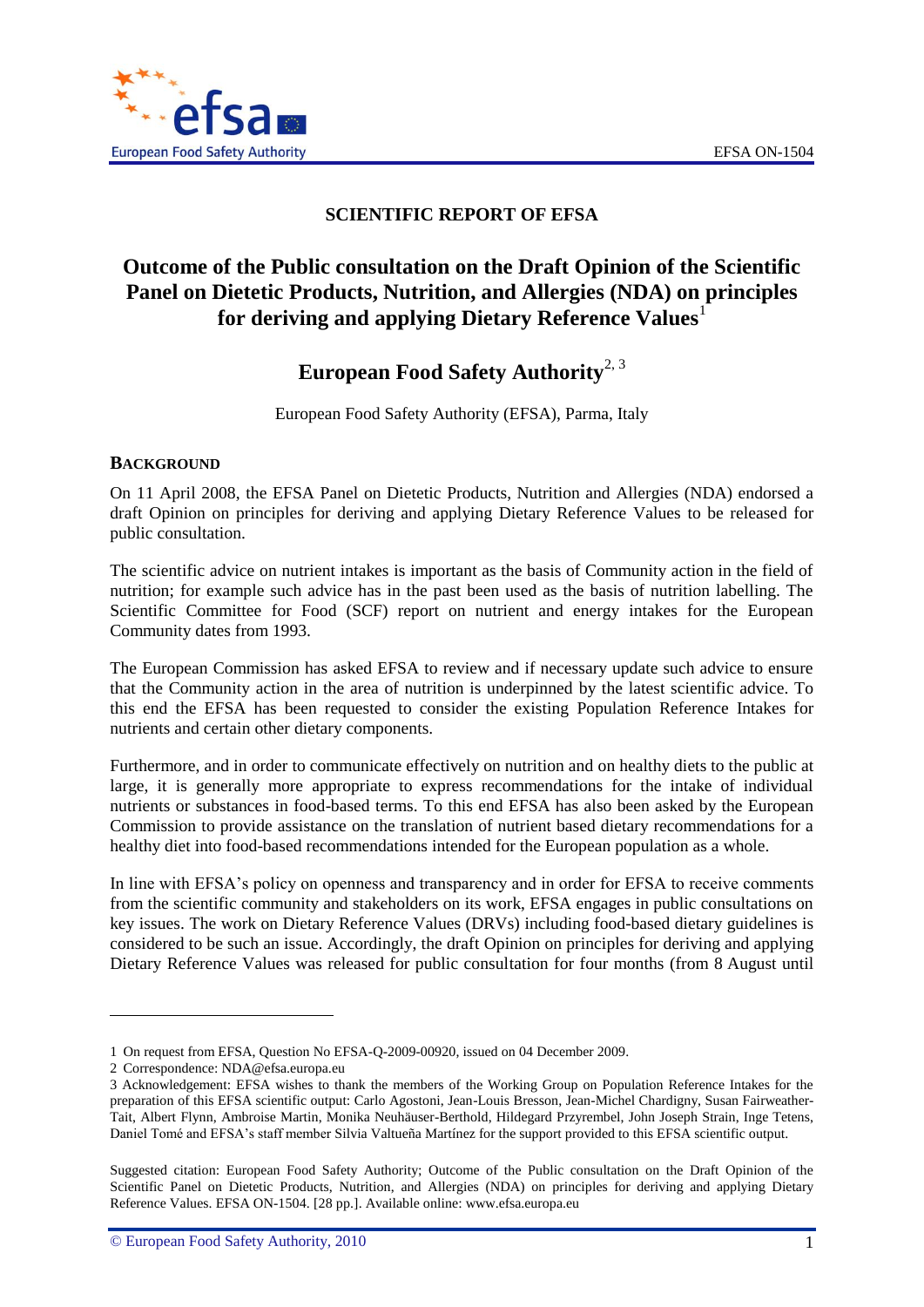

15 December 2008) on the EFSA website<sup>4</sup>. Stakeholders were informed and invited to submit comments.

Together with other draft Opinions on DRVs, the draft Opinion on principles for deriving and applying Dietary Reference Values was also discussed on a National Expert Meeting with Member States on Dietary Reference Values held in Barcelona on 7 and 8 September 2009, with a deadline for written comments by 30 September 2009.

EFSA has committed to publish the comments received during the public consultation as well as a short report on the outcome of the consultation, taking also into account comments received by Member States in the commenting period after the National Expert Meeting.

#### **COMMENTS RECEIVED**

At the end of the public consultation period in December 2008 EFSA had received 38 contributions from twelve interested parties (individuals, non-governmental organisations, industry organisations, academia and national assessment bodies). After the National Expert Meeting on Dietary Reference Values in September 2009, 13 additional comments on the draft Opinion on principles for deriving and applying Dietary Reference Values were received from seven Member States. All comments received were scrutinised by the NDA secretariat and subsequently compiled with reference to the contributor and the section of the draft Opinion to which the comment referred (see Appendix). Comments submitted formally on behalf of an organisation appear with the name of the organisation. . The comments received by Member States during the National Expert Meeting are published in the minutes of that meeting on the EFSA website.

#### **SCREENING AND EVALUATION OF COMMENTS RECEIVED**

#### **1. General comments**

In general the comments were constructive and aimed to help improving the draft Opinion. It was noted that several contributions reiterated arguments brought forward already by other organisations.

The majority of the comments supported the general view of the Opinion in the various sections. Some comments congratulated EFSA for the good quality of the document.

Several separate and complementary comments emphasised the need for a better clarity and consistency in the use of terminology throughout the Opinion. In addition, a justification was requested for keeping the terminology proposed by the SCF in 1993 in view of the most recent international discussions on these issues. More specifically, a comment suggests the use of the new terminology proposed by the WHO/UNU expert group in 2007. A comment suggests to clearly distinguish reference values based on scientific assessment from recommendations which may take into account other factors such as dietary habits and actual food composition in a given region or country. This proposal considers that the separation (at least functionally if not institutionally) between assessment and management, like in the other areas of food safety, would be a valuable improvement towards better clarification.

#### **2. Specific comments**

The main issues raised in the comments received are summarised by topic below.

 $\overline{a}$ 

<sup>4</sup> http://www.efsa.europa.eu/EFSA/efsa\_locale-1178620753812\_1211902045161.htm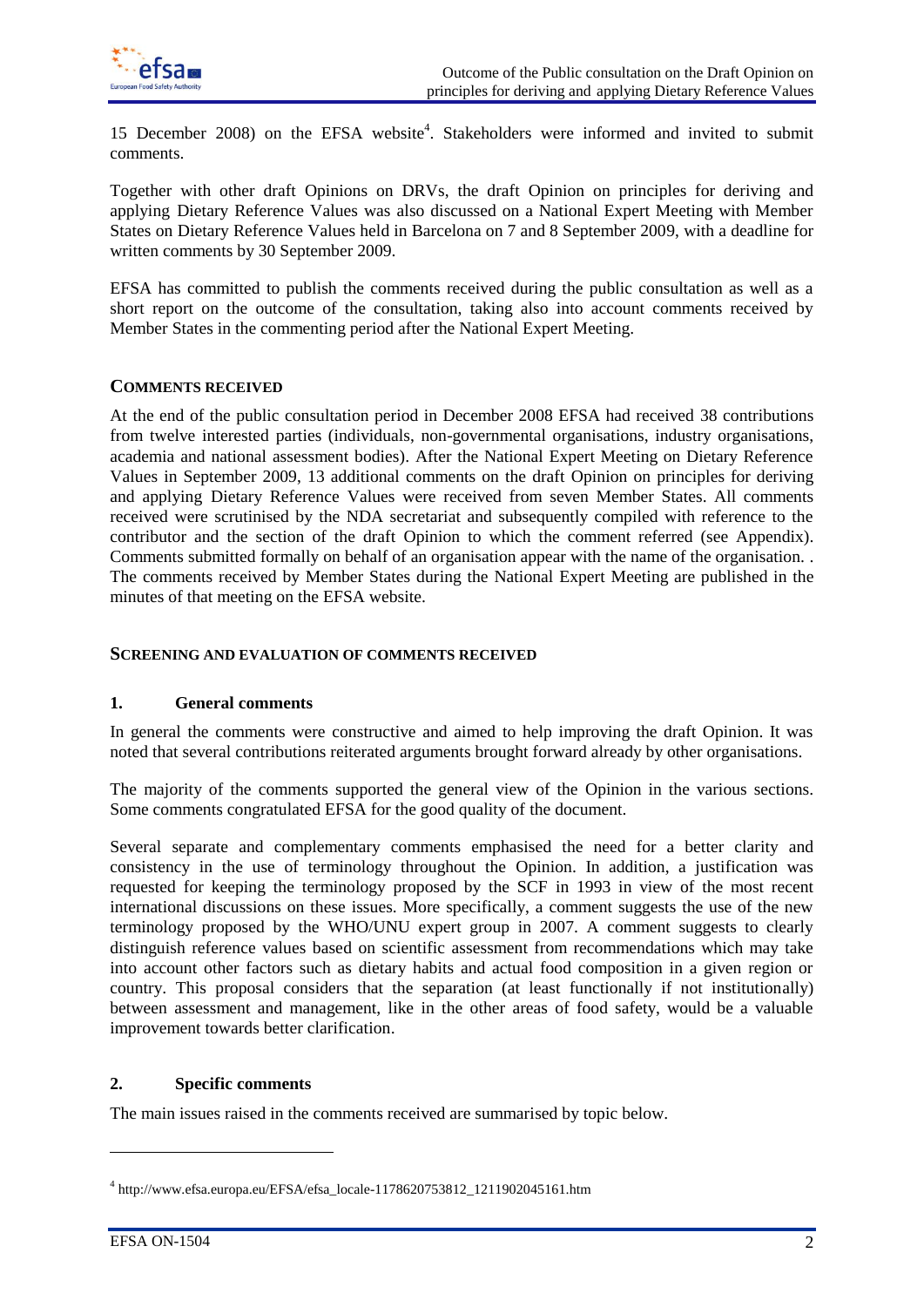

**Definition and use of the DRVs:** A proposal has been made to consider the possibility of deriving reference values in a similar way as that used for deriving the Tolerable Upper intake Level (UL), by establishing a LL (Tolerable Lower intake Level) and applying an uncertainty factor. In addition, several comments argue for the use or Population Reference Intake (PRI) rather than Average Requirement (AR) in nutrition labelling.

**Definition and use of the UL:** Some comments addressed the setting and the use of the UL and made proposals in the case where an UL cannot be established, by considering the Highest Observed Intake level (HOI) or the Observed Safe Level (OSL).

**Usefulness of Lower Threshold of Intake (LTI):** Several comments questioned the pertinence and usefulness of establishing the LTI.

**Comments on age groups:** Several comments emphasised that the use of age groups different from those used by other expert Committees, especially by the US Institute of Medicine, is not clearly justified and introduces difficulties for comparing DRVs at the international level.

**Other comments including editorial comments:** Some comments suggest introducing specific considerations for certain nutrients, for example for polyunsaturated fatty acids, sugars or fibres. Comments suggested putting more emphasis on some issues, such as the genetic variability, the assessment of study quality, or the probabilistic method for assessing the risk of nutrient inadequacy. There were criticisms on the use of some terms, such as metabolic integrity or balance. Finally, several comments were on editorial errors or requested clarification of some words or formulations.

### **INCORPORATION OF THE COMMENTS IN THE OPINION**

The EFSA NDA Working Group on Population Reference Intakes (PRI) was presented with the compilation of comments and discussed them at a dedicated meeting. Many of the comments were appropriate and aimed to enhance the scientific quality and clarity of the document. These comments were taken into account and the document was revised accordingly as follows:

**Comments on concepts and terminology:** These comments were considered as the most important by the Panel, which also considers that changing terminology without changing the basic concepts behind can add to the confusion rather than lead to a better clarification. The Panel has taken into consideration the comments received from the public consultation on the draft Opinions on fats and carbohydrates. In these Opinions, the Panel noted that there was insufficient scientific data to propose values for limiting saturated fat intakes or to derive an UL for sugars or added sugars and concluded that "typically, these recommendations reflect a judgement of what level of SFA intake is practically achievable within the context of a nutritionally adequate diet based on known patterns of intake of foods and nutrients in specific populations." Many comments argued on the need to establish specific guidance values for these nutrients.

In the revised version of the Opinion, the Panel has introduced a new section in the process depicted in section 2 on establishing nutrient goals and recommendations in order to better distinguish between scientific risk assessment and risk management. The former is based only on health and nutrition criteria and it is used to establish Dietary Reference Values for nutrients, whereas the latter can and should take into account other explicit considerations, such dietary habits, actual food composition, realistic goals for a given population, anticipated consequences of some management choices, etc, and it is used together with Dietary Reference Values for nutrients to establish nutrient goals (for populations) and recommendations (for individuals). Terminology and wordings have been adapted accordingly throughout the Opinion.

2.1. Estimating the physiological requirement and metabolic demand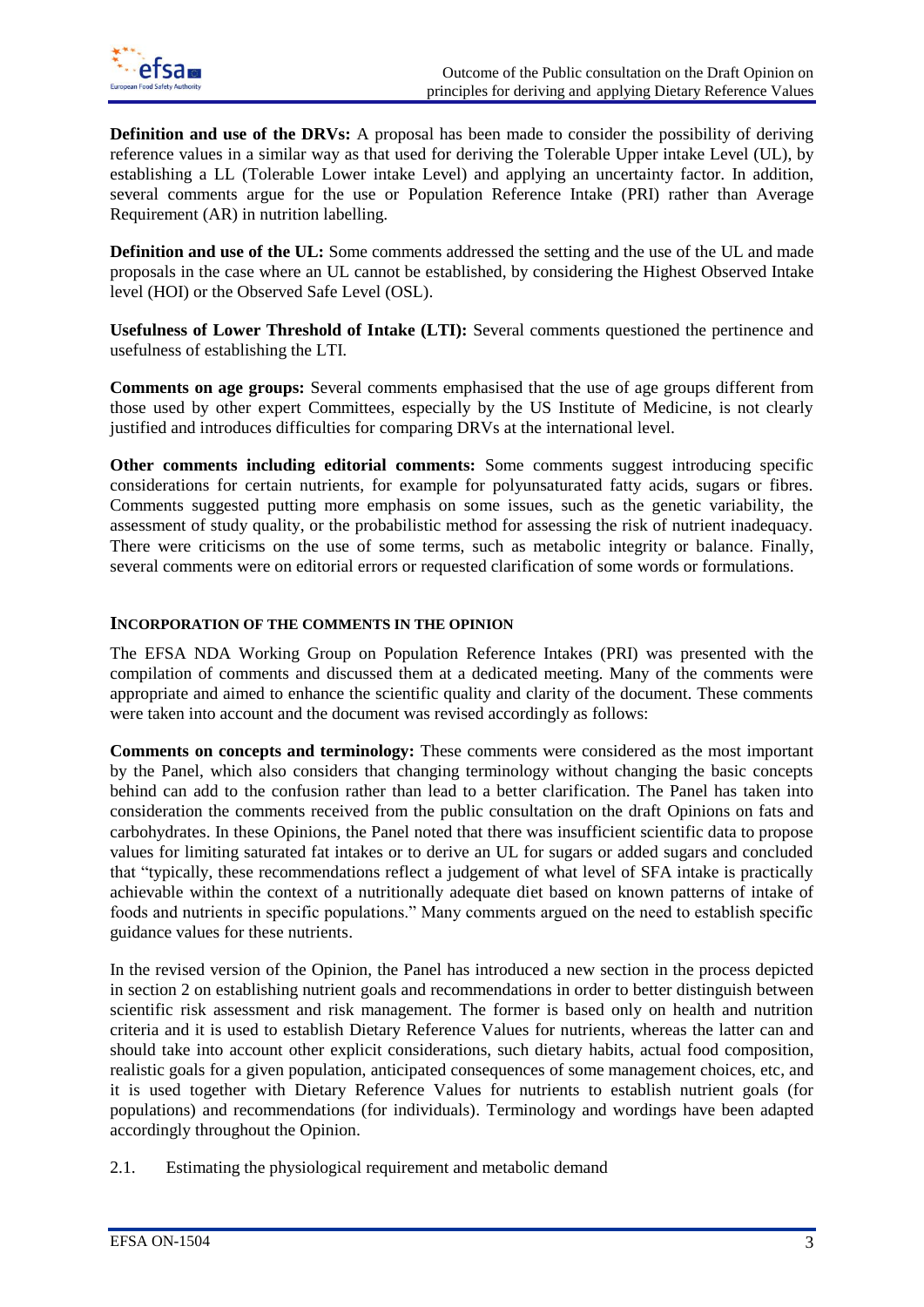

- 2.2. Establishing the dietary requirement of nutrients
- 2.3. Establishing Dietary Reference Values
- 2.4. Establishing nutrient goals and recommendations
- 2.5. Establishing food based dietary guidelines

In addition, the Panel decided to limit its work to the establishment of Dietary Reference Values for nutrients and other certain dietary components, such as dietary fibre. Consistent with terminology and concepts discussed above, the term "Recommended Intake Ranges" for macronutrients has been replaced with "Reference Intake Ranges" for macronutrients.

**Definition and use of DRVs:** The Panel considered this comment to be inappropriate. No changes were introduced in the text.

**Definition and use of the UL:** These comments refer to risk management, i.e. policy and regulatory decisions related to the application of the UL, and are out of the remit of the Panel. Application of the UL is shortly discussed in section 6 (i.e. 6.3.1 and 6.2.1). As indicated in a footnote, the UL concept has already been discussed and agreed in an SCF opinion of February 2000, and UL for micronutrients have already been established by the SCF and EFSA. No change in the text is considered necessary.

**Usefulness of LTI:** The LTI just marks the lower end of the distribution curve of requirements and, together with AR and PRI, allows a complete description of the requirement distributions. There is indeed no real application at the population level, but is useful for individuals. No change in the text is considered necessary.

**Comments on age groups:** Though it would be useful to have a worldwide harmonisation of the age ranges for comparisons, the Panel considers that actual choices of age ranges remain somewhat arbitrary in the absence of convincing physiological arguments for defining specific cut-offs. Also, different age ranges may be appropriate for different nutrients depending on the data available, and the choice may also depend on the availability of more recent and representative database of reference weights and heights in the EU. Therefore, the Panel proposes to define the age ranges used for each nutrient on a case-by-case basis depending on the available data and the Opinion has been updated accordingly.

**Other comments and editorial comments:** Concerning the comments on specific nutrients or foods (fatty acids, carbohydrate and their food vectors), it is not in the scope of this Opinion to discuss specific nutrients or foods. DRVs for specific nutrients (e.g. for fats and fatty acids) are being derived in *ad-hoc* opinions for each nutrient. The translation of DRVs into food-based dietary guidelines (FBDG) for consumers is shortly discussed in section 2.5 on the conceptual framework, i.e. the importance of selection of a suitable mix of foods and of food patterns, and is the subject of a separate Opinion on how to derive and apply FBDG. No change in the text is considered necessary.

Genetic variability has been mentioned as one of the sources of variability, taken into account at the population level by the use of variation coefficients. It was not the scope of this Opinion to discuss in depth all the factors, which will be described as appropriate in the specific Opinions, depending on data availability.

"Metabolic integrity" is a term used to describe the various aspects and complexities involved in maintaining functional competence of cells/tissues and it is explained in section 5.1. To indicate that this is not a true scientific term, "metabolic integrity" has been cited between quotation marks.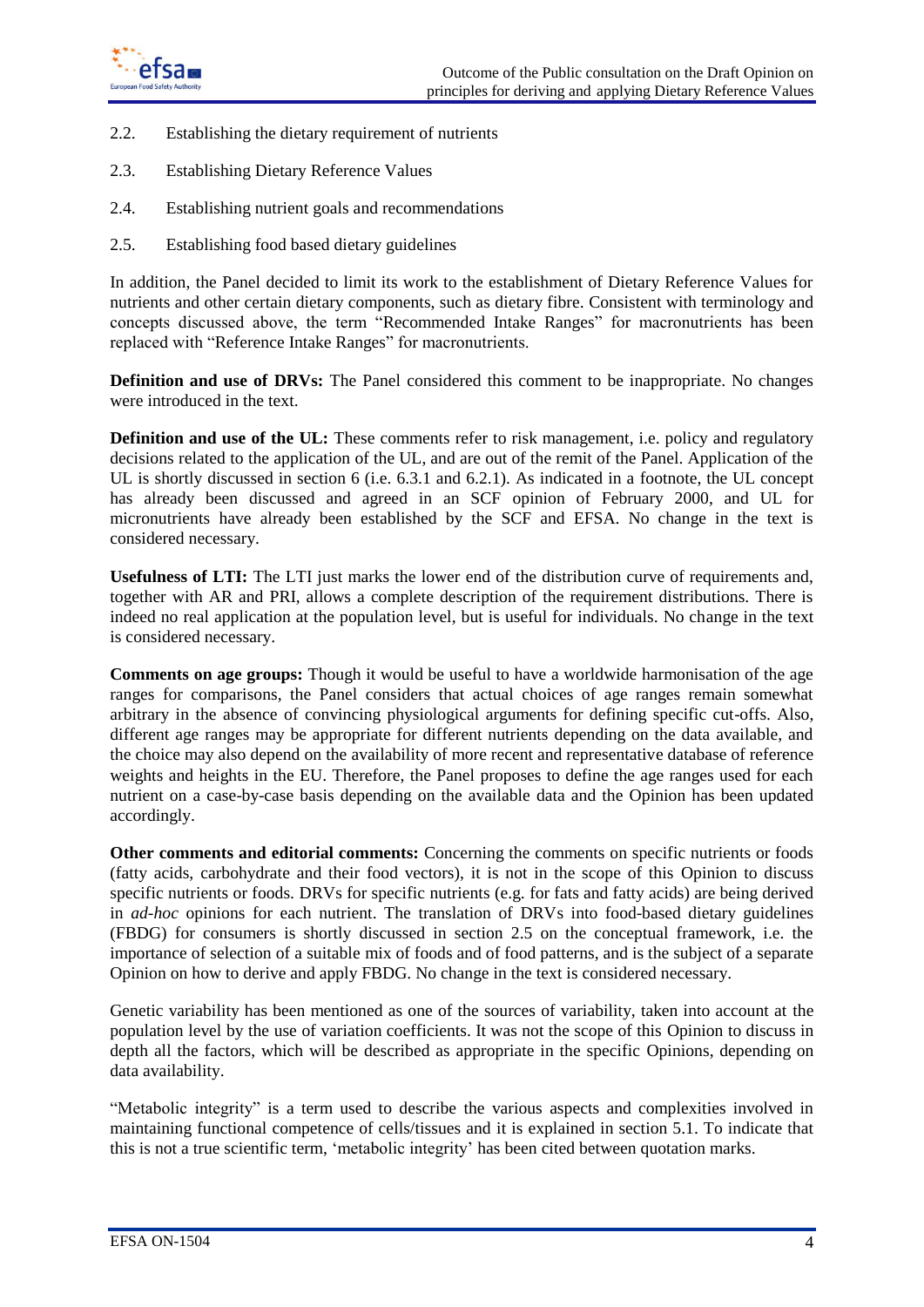

**Nutritional Balance:** Nutritional balance is a common expression to indicate a daily food intake pattern that allows an adequate intake of all essential nutrients without the risk of an inadequate or excessive energy intake. Interaction between nutrients was not intended in this concept. No change in the text is considered necessary.

**Probabilistic methods:** In section 6.1.1 probabilistic methods are mentioned as an alternative for the AR cut-point method. The Panel modified the summary of the Opinion accordingly.

All editorial comments were considered and changes introduced in the revised text.

EFSA wishes to thank all stakeholders for their contribution.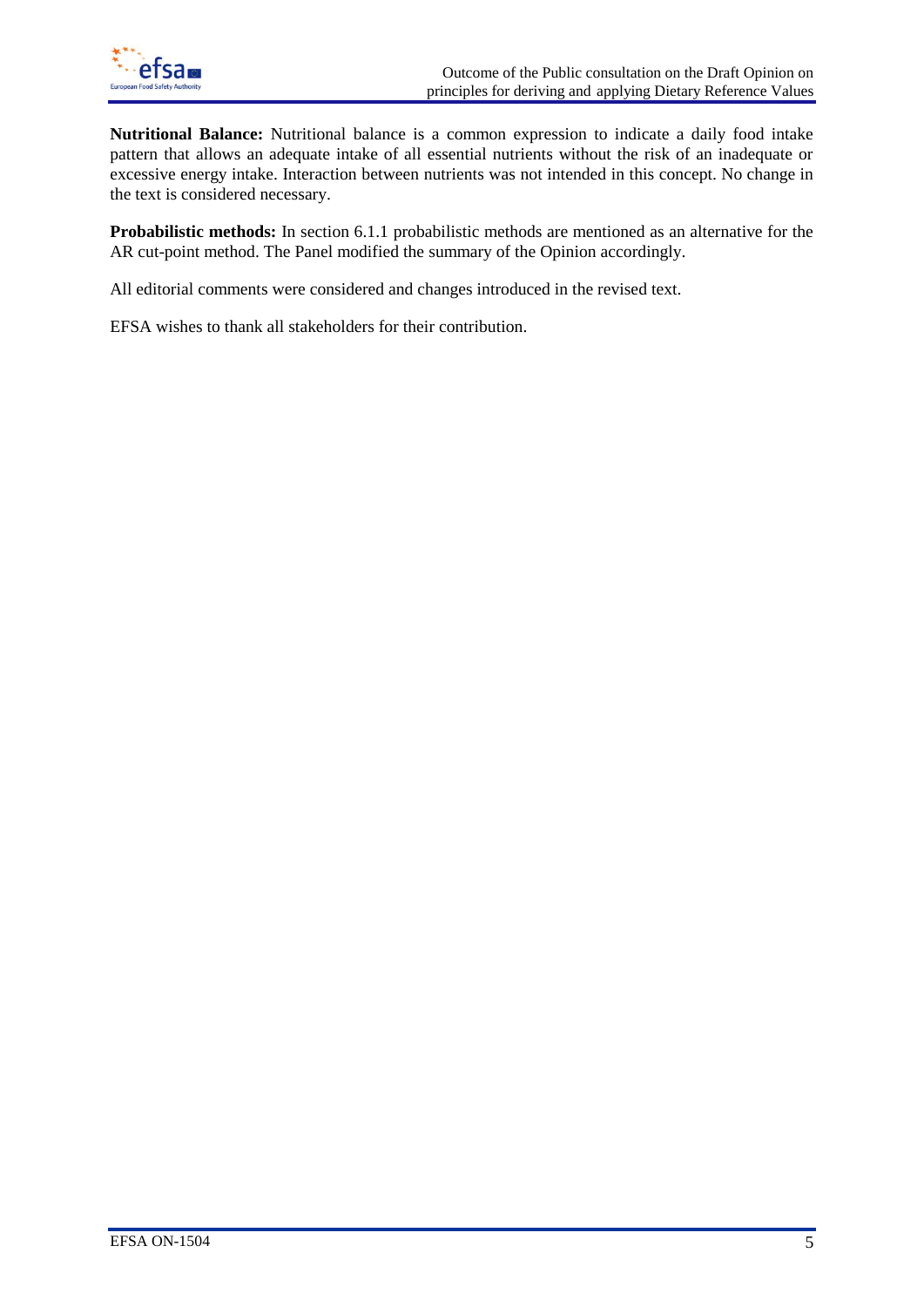

### **GLOSSARY AND ABBREVIATIONS**

| AR          | <b>Average Requirement</b>            |
|-------------|---------------------------------------|
| <b>DRV</b>  | Dietary Reference Value               |
| <b>EFSA</b> | <b>European Food Safety Authority</b> |
| <b>FBDG</b> | Food-based dietary guidelines         |
| HOI         | <b>Highest Observed Intake level</b>  |
| LL          | Tolerable Lower intake Level          |
| <b>LTI</b>  | Lower Threshold of Intake             |
| <b>OSL</b>  | <b>Observed Safe Level</b>            |
| <b>PRI</b>  | Population Reference Intake           |
| <b>SCF</b>  | Scientific Committee on Food          |
| UL          | Tolerable Upper Intake Level          |
| <b>UNU</b>  | <b>United Nations University</b>      |
| <b>WHO</b>  | World Health Organisation             |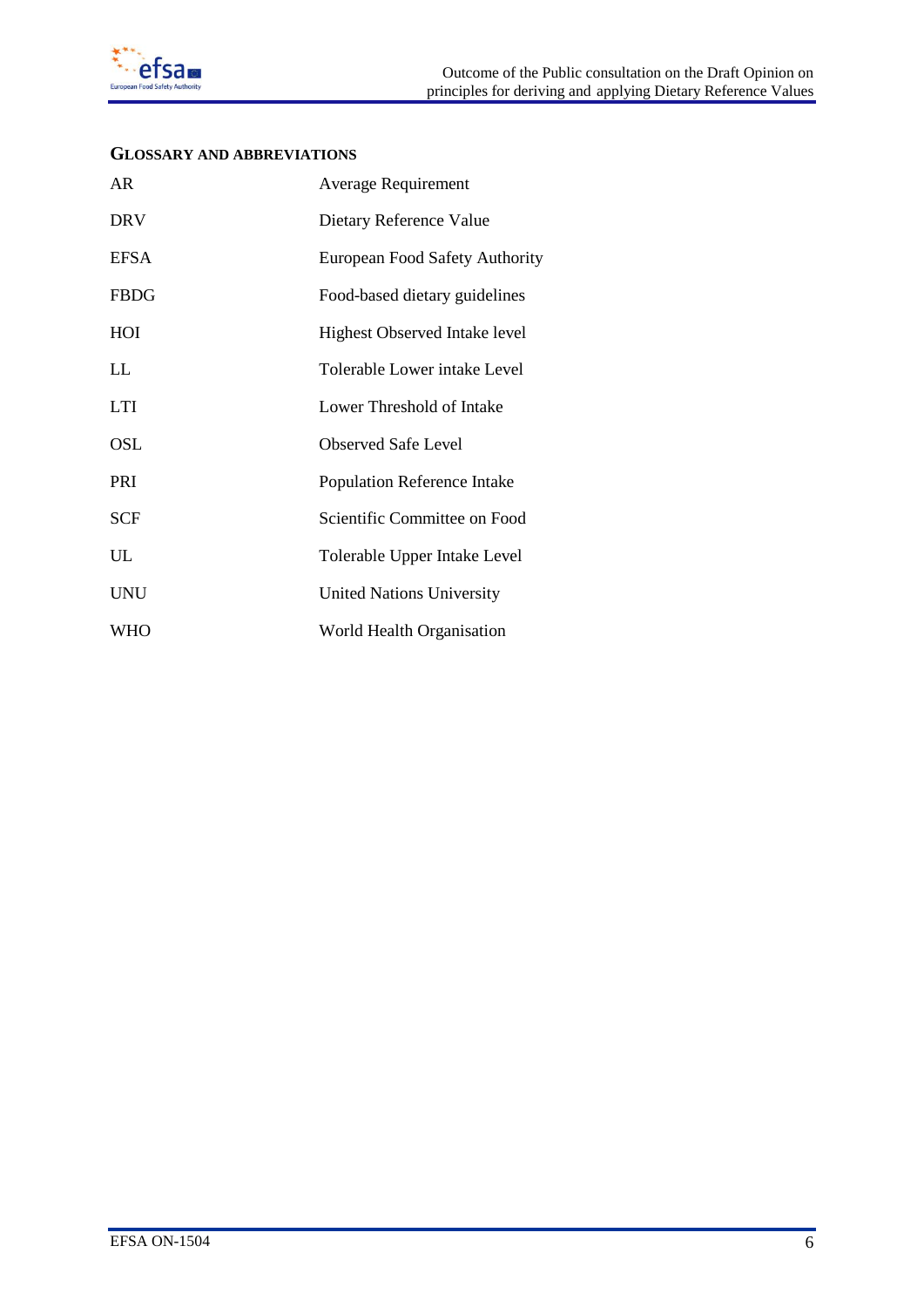

# **APPENDIX**

#### **COMMENTS RECEIVED ON THE DRAFT OPINION RELATED TO DIETARY REFERENCE VALUES FOR CARBOHYDTRATES AND DIETARY FIBRE DURING THE PUBLIC CONSULTATION PERIOD**

| <b>ORGANISATION</b> | <b>CHAPTER</b><br><b>TEXT</b>                                        | <b>COMMENT TEXT</b>                                                                                                                                                                                                                                                                                                                                                                                                                                                                                                                                                                                                                                                                                                                                                                                                                                                                                                                                                                                                                                                                                                                                                                                                                                                                                                                                                                                                                                                                                                                                                                                                                                                                                                                                                                                                                                                                                                                                     |
|---------------------|----------------------------------------------------------------------|---------------------------------------------------------------------------------------------------------------------------------------------------------------------------------------------------------------------------------------------------------------------------------------------------------------------------------------------------------------------------------------------------------------------------------------------------------------------------------------------------------------------------------------------------------------------------------------------------------------------------------------------------------------------------------------------------------------------------------------------------------------------------------------------------------------------------------------------------------------------------------------------------------------------------------------------------------------------------------------------------------------------------------------------------------------------------------------------------------------------------------------------------------------------------------------------------------------------------------------------------------------------------------------------------------------------------------------------------------------------------------------------------------------------------------------------------------------------------------------------------------------------------------------------------------------------------------------------------------------------------------------------------------------------------------------------------------------------------------------------------------------------------------------------------------------------------------------------------------------------------------------------------------------------------------------------------------|
| Afssa               | 1. Introduction                                                      | 1. Line 199 - The French Committee also recognizes the magnitude of the task involved in the request from the Commission. It also<br>strongly supports the development of harmonized European Dietary Reference Values in order to avoid duplication of efforts for such<br>a huge task in each Member States, that leads to a waste of time and human and material resources for similar works.<br>Considering the past history of Dietary reference values, where the publication of the 1993 SCF report has not prevented many<br>countries (including France) to develop their own sets of reference values and recommendations, the Committee would strongly<br>support the implementation of a true European collective expert process, involving experts from national institutions in charge of these<br>reference in the various member states, under the coordination of Efsa. The public consultation launched by Efsa is a valuable first step<br>in this direction, but this should be strengthened e.g. during the step of the management of comments to be sure that the possibly<br>different scientific arguments developed in Member States are discussed in depth and the resulting DRV are agreed by all the involved<br>countries. As an example, Afssa has put in place several working groups, including many experts for up to two years, who have<br>produced important reports (proteins, trans fatty acids, lipids,) sometimes displaying divergent scientific positions as compared to<br>already known analyses (such as for proteins in the elderly). Possibly, the same has been achieved in some other European countries.<br>Gathering and taking into account all these efforts would lead to a significant improvement of the European opinions and of its<br>influence on this very fundamental and sensitive issues, by developing synergies and collaboration between member states and<br>European institutions. |
| Afssa               | 2. General<br>principles for<br>deriving dietary<br>reference values | part 1:<br>Line 221 - As it will become evident from some of the following comments, and it is already evident from the report of the WHO<br>Expert Committee (King and Garza, 2007), divergent views on the interpretation<br>and use of dietary reference values exist. The French suggestion to manage this issue would be to clearly delineate, as in other areas of<br>food safety, what is relevant for assessment and what is relevant for management.<br>The consequence would be to clarify the terminology and to clearly distinguish<br>- Dietary Reference Values, that are true scientific references, and can be considered for the whole european population; the Terms of<br>Reference from the European Commission appropriately use the wording<br>"population reference intakes" and not the terms nutrient recommendations. In this way, Afssa supports the deletion of all the<br>terminologies referring to recommendations in the opinion (unless actually appropriate, see below).<br>- Nutrient recommendations that deal with nutrition policy management, that could be different in the various countries, depending on<br>socio-cultural, geographical, health and dietary context, etc They should<br>be established by national scientific expert taking into account specific national conditions (see also comment 7). What is true for the<br>Food based dietary guidelines (as expressed in the corresponding draft                                                                                                                                                                                                                                                                                                                                                                                                                                                                                                  |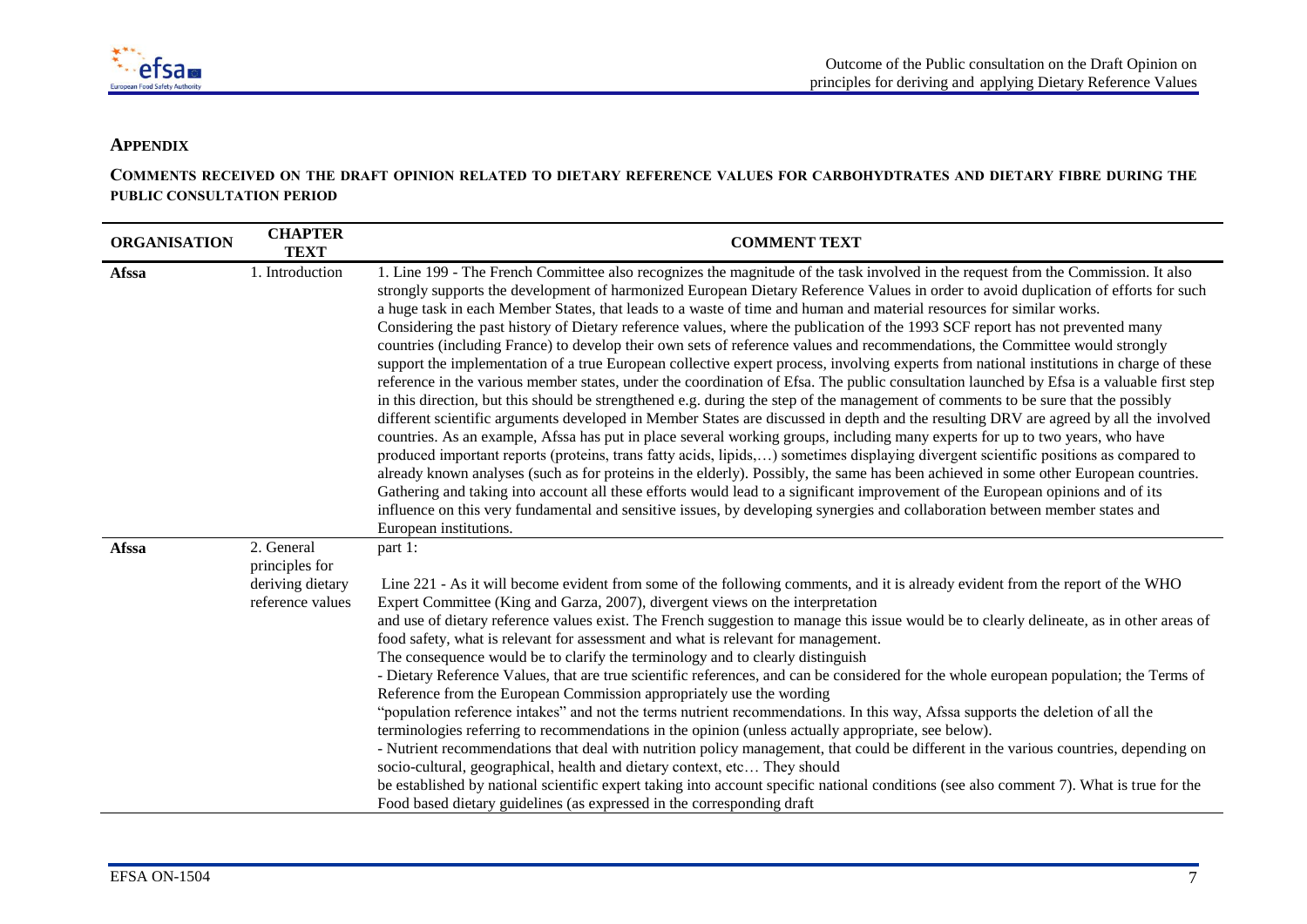

| <b>ORGANISATION</b> | <b>CHAPTER</b><br><b>TEXT</b> | <b>COMMENT TEXT</b>                                                                                                                                                                                                  |
|---------------------|-------------------------------|----------------------------------------------------------------------------------------------------------------------------------------------------------------------------------------------------------------------|
|                     |                               | opinion) could be also true for what should (could) be called Nutrient based dietary guidelines.                                                                                                                     |
|                     |                               | Several examples of these differences can be given:                                                                                                                                                                  |
|                     |                               | - vitamin D: perhaps the reference values will be based on the serum concentration of 25(OH)D3 and should be the same at the<br>European level; depending on the country (sunlight exposure and geography,           |
|                     |                               | dietary habits, fortification policies,), the recommendations for the dietary supply of vitamin D could be different; the choice of a<br>recommended value may be also influenced by the specific levels on calcium  |
|                     |                               | intakes in a particular country.                                                                                                                                                                                     |
|                     |                               | - folic acid: the reference could be again the same, but the recommendations could vary, depending for example, of the prevalence of<br>the mutation of the MTHF gene leading to an increase in the recommended      |
|                     |                               | level of intake.                                                                                                                                                                                                     |
|                     |                               | - for iron, the same could be true, depending on the prevalence of hemochromatosis;                                                                                                                                  |
|                     |                               | - for iodine or selenium.                                                                                                                                                                                            |
|                     |                               | to reach the healthy reference values, recommendations could vary according to the geological characteristics of the country<br>In addition:                                                                         |
|                     |                               | -the choice of an AI (see comment #14) could be also based on specific national conditions;                                                                                                                          |
|                     |                               | -the choice of the upper bound for some RI (e.g. saturated fat, added sugars, trans fatty acids) could also be based on national<br>specific considerations (such as feasibility) when scientific considerations are |
|                     |                               | insufficient to propose a very precise value (for example, it is difficult to scientifically choose between 8 or 10 % for saturated fat or<br>between 1 or 2 % for trans fatty acids).                               |
|                     |                               | The French Committee considers that is a management choice to actively communicate to consumers two different sets of                                                                                                |
|                     |                               | recommendations: nutrient-based and food-based recommendations.                                                                                                                                                      |
|                     |                               | Lines 231-232. It should be important to distinguish between different types of environmental stress: behavioural and social stressors                                                                               |
|                     |                               | are different from trauma and infection, which are only some examples                                                                                                                                                |
|                     |                               | of pathological conditions that can lead to a modification of nutrient requirements. In this way, it would be important to stress that                                                                               |
|                     |                               | dietary reference values are addressed to healthy populations (or individuals) and                                                                                                                                   |
|                     |                               | cannot be applied without caution to pathological conditions.                                                                                                                                                        |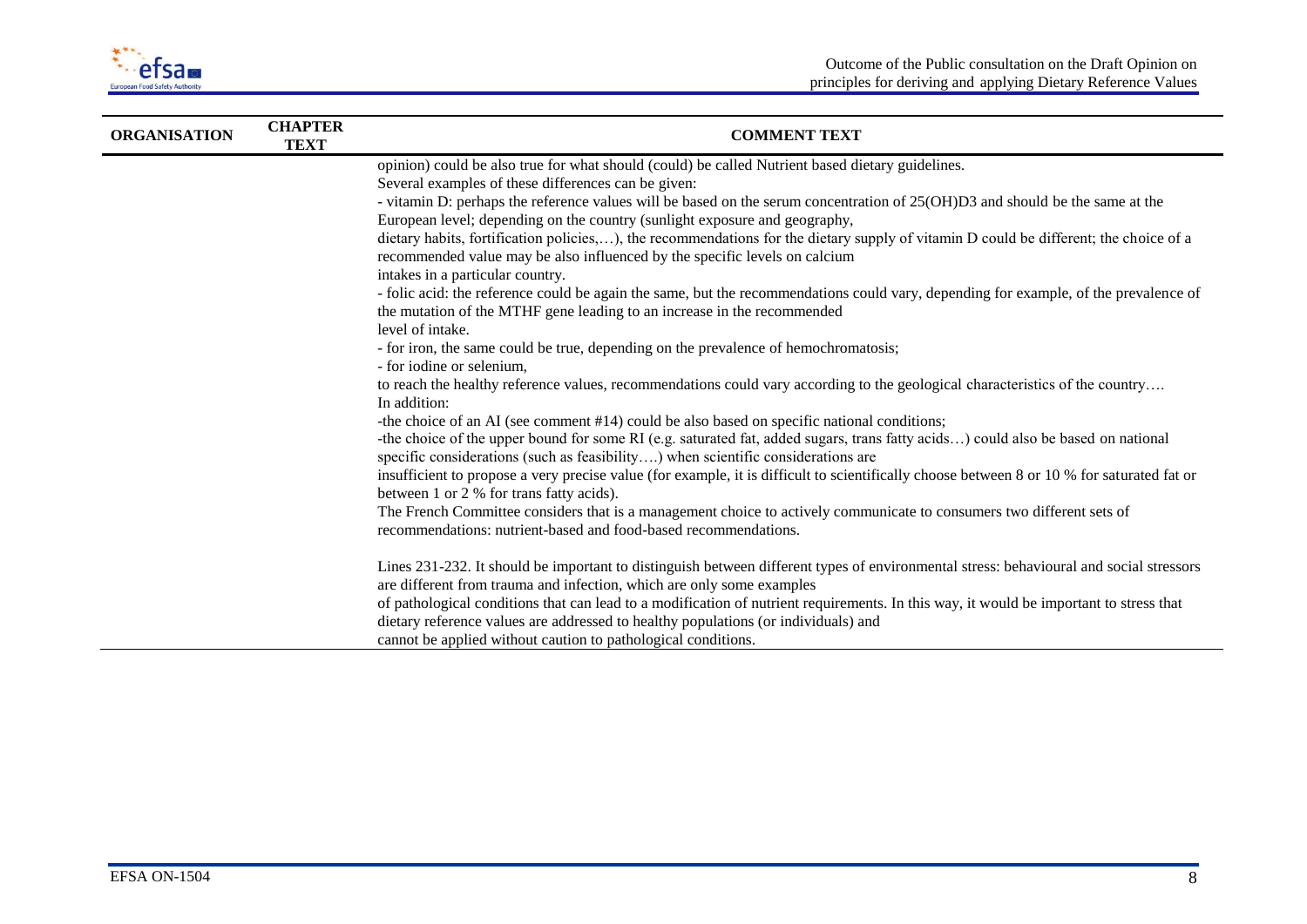

| <b>ORGANISATION</b> | <b>CHAPTER</b><br><b>TEXT</b>                                        | <b>COMMENT TEXT</b>                                                                                                                                                                                                                                                                                                                                                                                                                                                                                                                                                                                                                                                                                                                                                                                                                                                                                                                                                                                                                                                                                                                                                                                                                                                                                                                                                                                                                                                                                                     |
|---------------------|----------------------------------------------------------------------|-------------------------------------------------------------------------------------------------------------------------------------------------------------------------------------------------------------------------------------------------------------------------------------------------------------------------------------------------------------------------------------------------------------------------------------------------------------------------------------------------------------------------------------------------------------------------------------------------------------------------------------------------------------------------------------------------------------------------------------------------------------------------------------------------------------------------------------------------------------------------------------------------------------------------------------------------------------------------------------------------------------------------------------------------------------------------------------------------------------------------------------------------------------------------------------------------------------------------------------------------------------------------------------------------------------------------------------------------------------------------------------------------------------------------------------------------------------------------------------------------------------------------|
| Afssa               | 2. General<br>principles for<br>deriving dietary<br>reference values | Part 2:<br>Lines 238-239. The metabolic adaptations are likely already taken into account through the statistical techniques that are used in the<br>process of deriving values. To take into account metabolic adaptations would be probably more important for the management of<br>individuals. The sentence could be completed by words like "or managing dietary assessment or planning for individuals". It would be<br>very important for nutrition practitioners that the bases of these adaptations would be clearly indicated in the future opinions on<br>individual nutrients.<br>Line 255. The wording of the title is a good example of the permanent confusion and shift from reference to recommendations (or<br>from assessment to management). The Committee would suggest to replace for this title by "Establishing dietary reference values for<br>nutrient intakes", which would be also more in accordance with the line 263 where the wording "dietary reference values" is<br>appropriately used. See also Comment #7, 8, 9<br>Lines 263-264 – These two lines are indeed rather a conclusion of this section 2.3 and should be placed at the end.<br>Lines 265-269 – The wordings "recommendations, recommended" will be discussed later in the terminology section (see section 3).                                                                                                                                                                                                          |
|                     |                                                                      | According to these comments, the Committee would suggest to add a<br>new distinct paragraph to move from "2.3. Establishing dietary reference values" to "2.4. Establishing Nutrient based<br>recommendations". In this new section, the bases for adapting European references to<br>country specific nutrient recommendations, if this management choice is made, could be: the specific nutrition/nutrient health issues in<br>the country, the specific characteristics of the dietary habits and food<br>supply (that can lead to different nutrient interactions and thus availability), the issues related to the prevalence of specific mutations<br>increasing or decreasing nutrient requirements, the actual intakes of other<br>related nutrients, the feasibility of the recommended value, etc<br>line 271. The Committee fully agrees with the sentence that "FBDG represent the form in which advice is provided to people to assist<br>them". It is one of the reasons why the use of the wordings "recommended"<br>or "recommendations" should not be used, since it creates confusion about to whom these recommendations are given.<br>Line 268 (and also line 362) – This wording is rather ambiguous. Indeed, it does not appear (from the text in line 365) that the<br>reference values for energy are derived on a different basis: it is for management reasons<br>that the choice has been made to use the Average Requirement rather than the PRI in setting the recommendation for energy. |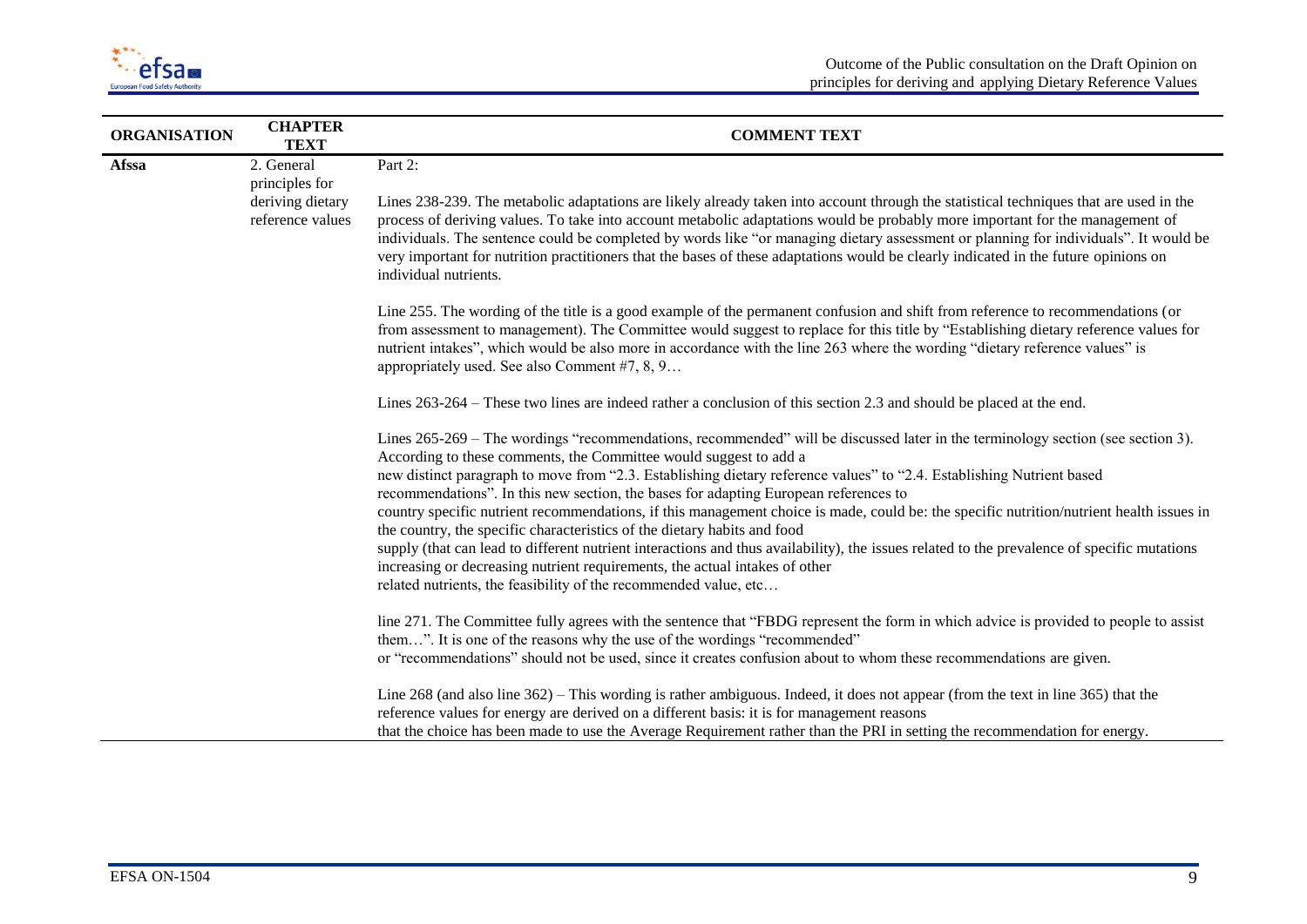

| <b>ORGANISATION</b> | <b>CHAPTER</b><br><b>TEXT</b>     | <b>COMMENT TEXT</b>                                                                                                                                                                                                                                                                                                                                                                                                                                                                                                                                                                                                                                                                                                                                                                                                                                                                                                                                                                                                                                                                                                                                                                                                                                                                                                                                                                                                                                                                                                                                                                                                                                                                                                                                                                                                                                    |
|---------------------|-----------------------------------|--------------------------------------------------------------------------------------------------------------------------------------------------------------------------------------------------------------------------------------------------------------------------------------------------------------------------------------------------------------------------------------------------------------------------------------------------------------------------------------------------------------------------------------------------------------------------------------------------------------------------------------------------------------------------------------------------------------------------------------------------------------------------------------------------------------------------------------------------------------------------------------------------------------------------------------------------------------------------------------------------------------------------------------------------------------------------------------------------------------------------------------------------------------------------------------------------------------------------------------------------------------------------------------------------------------------------------------------------------------------------------------------------------------------------------------------------------------------------------------------------------------------------------------------------------------------------------------------------------------------------------------------------------------------------------------------------------------------------------------------------------------------------------------------------------------------------------------------------------|
| Afssa               | 3. Terminology<br>and definitions | part 1:<br>Lines 281-286. The Committee agrees with the citation of the WHO expert group, but is surprised by the fact that, despite this<br>important publication, no justification is given to keep the earlier terminology<br>proposed by SCF, since the proposals of the WHO group are not neutral and have strong implications that deserve discussion. In<br>addition, since the Committee is aware that the Eurreca network has<br>adopted the WHO terminology, it would be valuable that Europe has a strongly argued scientific position on these important topics<br>and that a common European terminology is adopted, to avoid increasing<br>confusion among European nutritionists. The adoption of (some) of the terminologies proposed by the WHO group could be an<br>important step towards global harmonisation. The clear distinction between<br>references (assessment) and recommendations (management) could form the basis on which it would be possible to reconcile divergent<br>positions on interpretation and use.<br>In France, the choice has been made to have a terminology which is user-oriented, i.e. to use the same wording (ANC, apports<br>nutritionnels conseillés) for the different concepts (PRI, RI, AI) that are in practice<br>used in a similar way by most of the users However, the Committee agrees with the use of a more accurate terminology in the<br>definition of reference values.<br>The Committee recognizes the difficulty to eliminate the possible confusion of the letter "R" (reference of recommendation) in the                                                                                                                                                                                                                                                                      |
|                     |                                   | choice of an adequate terminology. The change in the wording to eliminate this<br>confusion is one of the bases of the WHO Expert group.<br>Line 287 – The Committee agrees with the terminology DRV but, according to the previous and following comments, would suggest<br>to rephrase the sentence to: "the complete set of reference values that are defined below".<br>Lines 289-290. The Committee agrees with the wording PRI and its definition, but regrets that there is no justification to keep this<br>concept since the WHO group proposed to use instead the concept of INLx<br>(individual nutrient level) with x indicating the percentage of people whose requirements are satisfied, so that PRI = INL97.5. Clearly,<br>the reference (for the same value) to a population in one concept and to<br>an individual in the other is a central issue that would deserve discussions! The Committee thinks that the concept of INLx and the<br>choice of the x value is a management concept based on the assumption<br>that everyone should be at this value to be sure not to be at risk of inadequacy. For the reasons which will be developed later, the<br>Committee has the opinion that the value of 97.5 is not scientifically<br>justified and prefers the reference to a population. The word "population" has the advantage to remind that the values have been<br>derived from data obtained on population or groups and is well applied in the assessment<br>of the distribution of intakes in a population, as indicated later in the opinion. In addition, since emphasis is put later on the importance<br>of examining distribution of intakes rather a single value, it is useful to<br>have the three characteristics of a reference distribution, the tails (with the AR and the UL) and the centre (with the PRI). |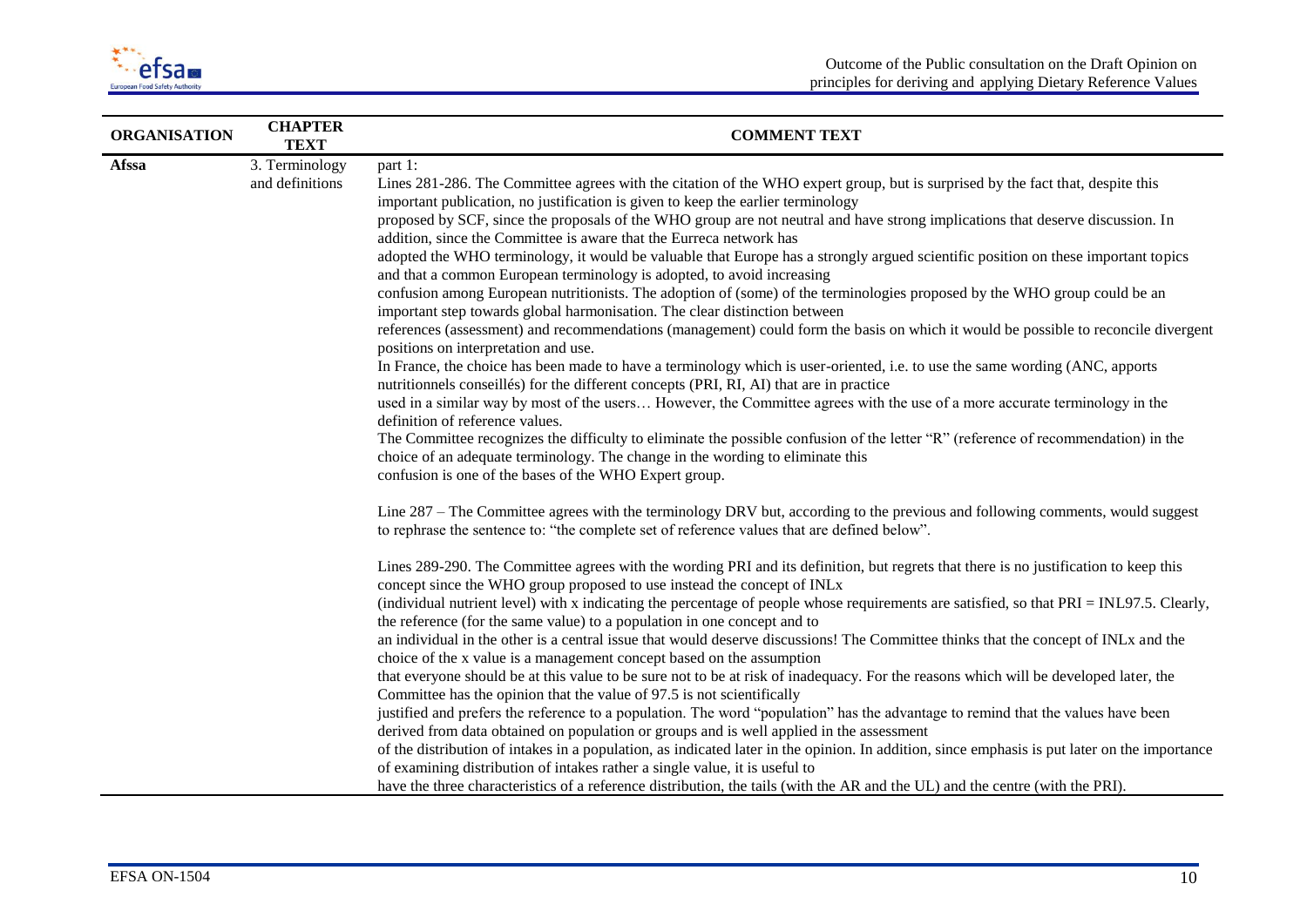

| <b>ORGANISATION</b> | <b>CHAPTER</b><br><b>TEXT</b>                                              | <b>COMMENT TEXT</b>                                                                                                                                                                                                                                                                                                                                                                                                                                                          |
|---------------------|----------------------------------------------------------------------------|------------------------------------------------------------------------------------------------------------------------------------------------------------------------------------------------------------------------------------------------------------------------------------------------------------------------------------------------------------------------------------------------------------------------------------------------------------------------------|
| Afssa               | 3. Terminology<br>and definitions                                          | part 2:                                                                                                                                                                                                                                                                                                                                                                                                                                                                      |
|                     |                                                                            | Line 291. The Committee agrees with the AR, but could also agree with the terminology ANR (average nutrient requirement) proposed<br>by WHO, since the concepts appear to be the same. However, it would favour the interpretation of the N as "Nutritional" rather than as<br>"nutrient", since the word "nutritional" reflects the fact that ANR takes into account the bioavailability of the nutrient in the diet.                                                       |
|                     |                                                                            | Line 299 – For the reasons already expressed, the Committee would prefer the wording "reference intake ranges for macronutrient".                                                                                                                                                                                                                                                                                                                                            |
|                     |                                                                            | Line 301. The Committee agrees with the UL, but could also agree with the terminology UNL proposed by WHO, since the concepts<br>appear to be the same.                                                                                                                                                                                                                                                                                                                      |
|                     |                                                                            | The WHO Committee has suggested to abandon the notion of AI, due to the lack of scientific justification (it can also be considered as<br>a circular validation to use an observed value as a reference value). To keep this value should also be justified and this can be done for<br>example for management reasons. The choice of the (apparently) healthy population or group on which to base the AI at the European<br>level could also be a matter of discussion.    |
| <b>Afssa</b>        | 4. Conceptual<br>basis for<br>derivation of<br>dietary reference<br>values | Line 364. The wording "estimated average requirement" (though with no upper case letter) could create confusion with the US<br>Estimated Average Requirement. It is suggested to delete the word "estimated" (indeed, all the AR can be considered as estimated like<br>in the US terminology!).                                                                                                                                                                             |
| Afssa               | 5. Methods for<br>determining<br>dietary reference                         | Line 396-397. Another limitation of experimental studies in humans is the fact that they cannot take into account subtle long term<br>health effects (beneficial or detrimental).                                                                                                                                                                                                                                                                                            |
|                     | values - types of<br>data used                                             | Line 480. The reference to the section 4.1 to 4.3 should perhaps be read as 5.1 to 5.3?                                                                                                                                                                                                                                                                                                                                                                                      |
|                     |                                                                            | Lines 519-520. Updating reference weights and heights representative for the total European population should take into account (and<br>discuss as appropriate) the issue of the increasing prevalence of overweight and obesity throughout Europe (since in table 2, the<br>reference is for observed median values). To eliminate this difficulty, the Committee suggests the use of reference growth standards<br>provided by WHO rather than the use of observed values. |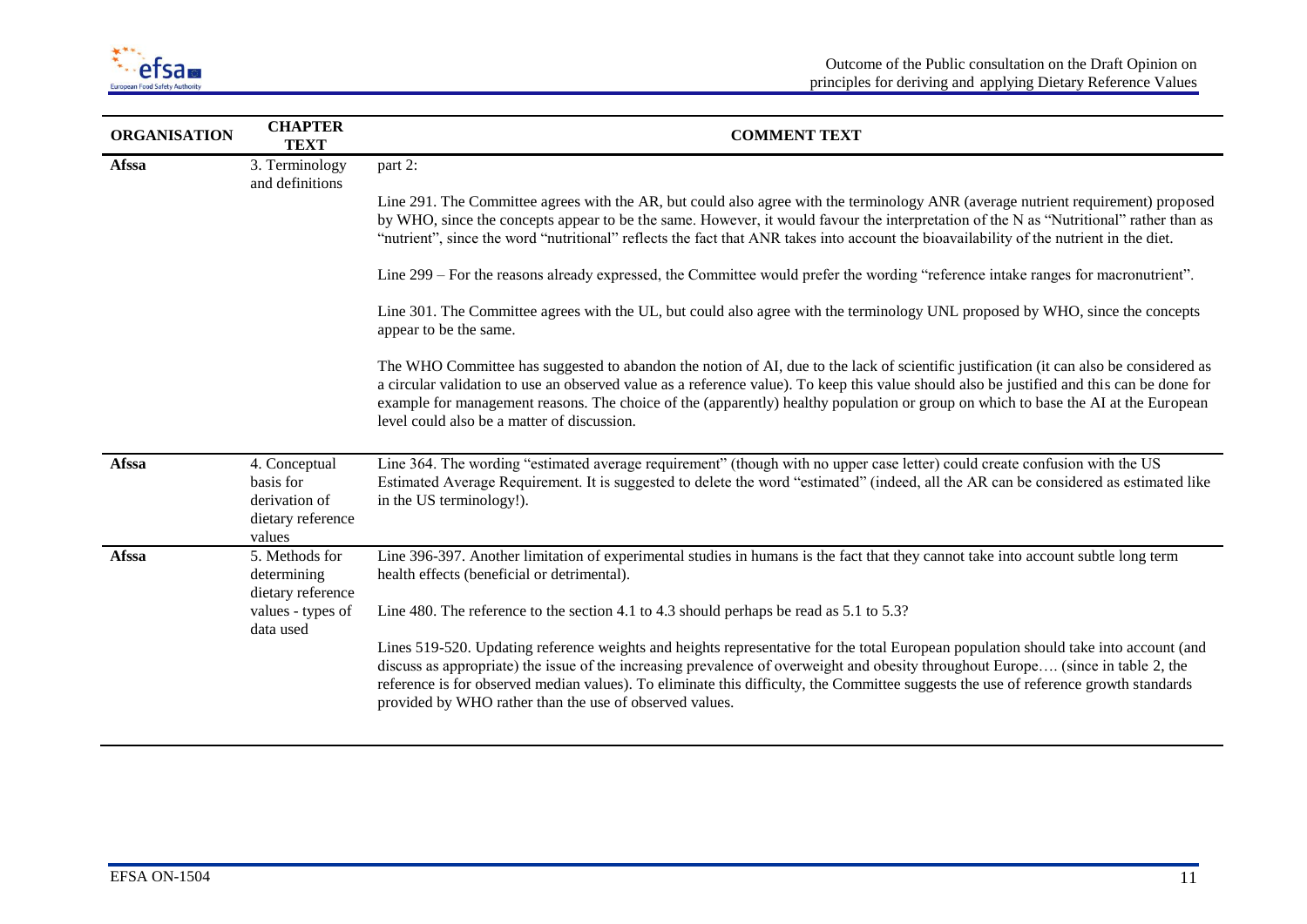

| <b>ORGANISATION</b> | <b>CHAPTER</b><br><b>TEXT</b>                                     | <b>COMMENT TEXT</b>                                                                                                                                                                                                                                                                                                                                                                                                                                                    |
|---------------------|-------------------------------------------------------------------|------------------------------------------------------------------------------------------------------------------------------------------------------------------------------------------------------------------------------------------------------------------------------------------------------------------------------------------------------------------------------------------------------------------------------------------------------------------------|
| Afssa               | 6. Application of<br>dietary reference<br>values for<br>nutrients | Part 2:<br>Line 618. The sentence "The requirement for there to be low risk of inadequate intake" is not clear. The Committee wonders if it is a<br>result of a wrong "cut-paste"?                                                                                                                                                                                                                                                                                     |
|                     |                                                                   | Lines 619-620. As it is indicated later for individuals, the maintenance of a normal average (or distribution of) weight within a                                                                                                                                                                                                                                                                                                                                      |
|                     |                                                                   | population could also be used as an indication of adequate intakes at the population level.<br>Indeed, the increase in the prevalence of overweight is generally interpreted as a current excessive energy intake at the population level<br>as compared to the requirements.                                                                                                                                                                                          |
|                     |                                                                   | Line 626. The Committee suggests to indicate first anthropometric information, that is readily available, and then the possible use of<br>other clinical and biochemical (that is less frequent in current practice) data.                                                                                                                                                                                                                                             |
|                     |                                                                   | Lines 633-635, in relation also to lines 676-677. The analysis of this point could also be considered as very important. If one agrees<br>with the fact that AR is the best estimate of the prevalence of the risk of inadequacy,<br>it follows that if no people are below this point, the prevalence of the risk of inadequacy is equal to zero for the population. It is the<br>task of the nutritionist or the physician to assess (as indicated in lines 626-627) |
|                     |                                                                   | for a given individual having intakes at the AR value if there is an actual risk of inadequacy. The Committee thinks that, for<br>counselling at the population level, it is advisable that everybody should be at least at                                                                                                                                                                                                                                            |
|                     |                                                                   | the value of AR. In practice, this leads to the fact that a significant proportion of people is at or above the PRI. Whatever the way of<br>dietary planning, the experience (and published papers, such as the book on                                                                                                                                                                                                                                                |
|                     |                                                                   | dietary planning published by IoM) indicates that it is very difficult to design diets that are exactly at the PRI for all the nutrients.<br>From works conducted during the revision of the French ANC, it appears that                                                                                                                                                                                                                                               |
|                     |                                                                   | some nutrients are limiting (especially zinc and iron): if PRI are covered for these limiting nutrients, many other nutrients are largely<br>above the PRI (up to 10 times dependent on the constraints of                                                                                                                                                                                                                                                             |
|                     |                                                                   | the models and without the need of fortified products), which appears contradictory with the affirmations that there is no additional<br>benefit but possibly increasing risk to go far beyond the PRI                                                                                                                                                                                                                                                                 |
|                     |                                                                   | Section 6.3. The Committee suggests that this section should be revised in the light of the recent publication of the nutrition directive<br>2008/100/CE of October 28, 2008. This directive proposes labelling                                                                                                                                                                                                                                                        |
|                     |                                                                   | reference values, theoretically based on the SCF 2003 report though not all the proposals of this report have been implemented. As<br>expressed in the report on nutrition labelling published by Afssa, the Committee                                                                                                                                                                                                                                                 |
|                     |                                                                   | preferentially supports the use of the average requirements though also recognizing that it is rather a management decision.                                                                                                                                                                                                                                                                                                                                           |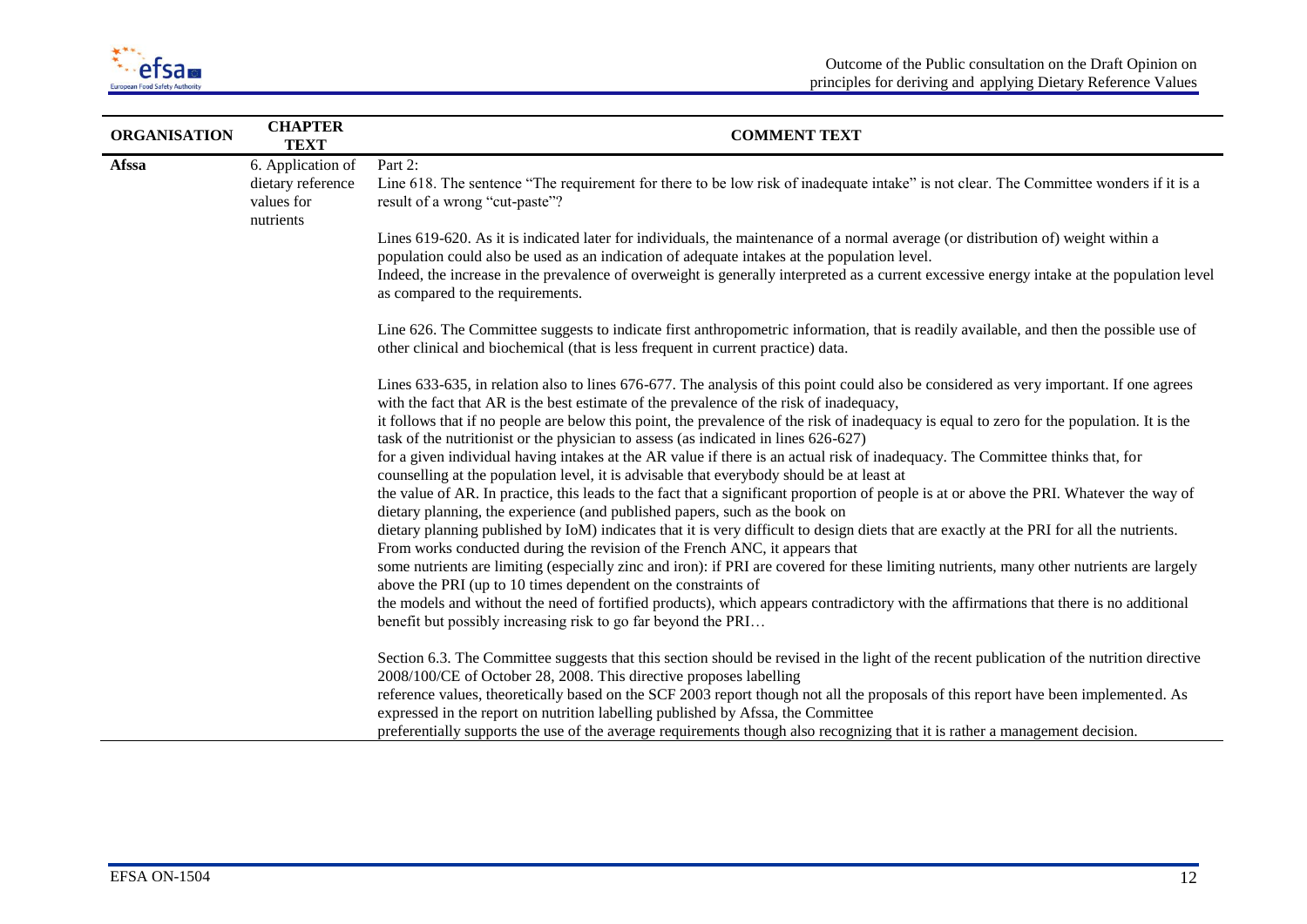

| <b>ORGANISATION</b>                    | <b>CHAPTER</b><br><b>TEXT</b> | <b>COMMENT TEXT</b>                                                                                                                                                                                                                                                                                                                                                                                                                      |
|----------------------------------------|-------------------------------|------------------------------------------------------------------------------------------------------------------------------------------------------------------------------------------------------------------------------------------------------------------------------------------------------------------------------------------------------------------------------------------------------------------------------------------|
| <b>British Nutrition</b><br>Foundation | Conclusions                   | Dear Sir,                                                                                                                                                                                                                                                                                                                                                                                                                                |
|                                        |                               | The British Nutrition Foundation (BNF) is a not-for-profit organisation with charitable status that promotes the wellbeing of society<br>through the impartial interpretation and effective dissemination of scientifically based knowledge and advice on the relationship<br>between diet, physical activity and health. It works in partnership with academic and research institutes, the food industry, educators<br>and government. |
|                                        |                               | Comments on the consultation on the EFSA draft on principles for deriving and applying Dietary Reference Values:                                                                                                                                                                                                                                                                                                                         |
|                                        |                               | The British Nutrition Foundation (BNF) is pleased to have the opportunity to comment on the draft document, discussing the update of<br>European dietary reference values (DRV) for nutrients, as prepared by the EFSA Panel on Dietetic Products, Nutrition and Allergies.                                                                                                                                                              |
|                                        |                               | BNF has read with great interest the panel's proposals.                                                                                                                                                                                                                                                                                                                                                                                  |
|                                        |                               | We think that the panel has generated a valuable document, which will be a good basis for the development of DRVs for nutrients, and<br>we generally agree with the suggestions made in this document.                                                                                                                                                                                                                                   |
|                                        |                               | European DRVs are important for European health policy (e.g. setting goals, food fortification policies), for international research<br>(increases comparability of outcomes) and for the food industry (e.g. labelling, food fortification). Using national DRVs, which often<br>vary between European countries, can become confusing in a European context.                                                                           |
|                                        |                               | The most recent DRVs set by the Scientific Committee on Food (SCF) date back to 1993, and therefore BNF strongly agrees that these<br>DRVs need to be updated urgently. Also, we suggest that European DRVs should be reviewed more regularly, to take account of<br>emerging research outcomes and knowledge on nutrient requirements.                                                                                                  |
|                                        |                               | Yours thankfully,                                                                                                                                                                                                                                                                                                                                                                                                                        |
|                                        |                               | Prof. Judith Buttriss<br>Director General, The British Nutrition Foundation.                                                                                                                                                                                                                                                                                                                                                             |
|                                        |                               | Dr. Elisabeth Weichselbaum<br>Nutrition Scientist, The British Nutrition Foundation.                                                                                                                                                                                                                                                                                                                                                     |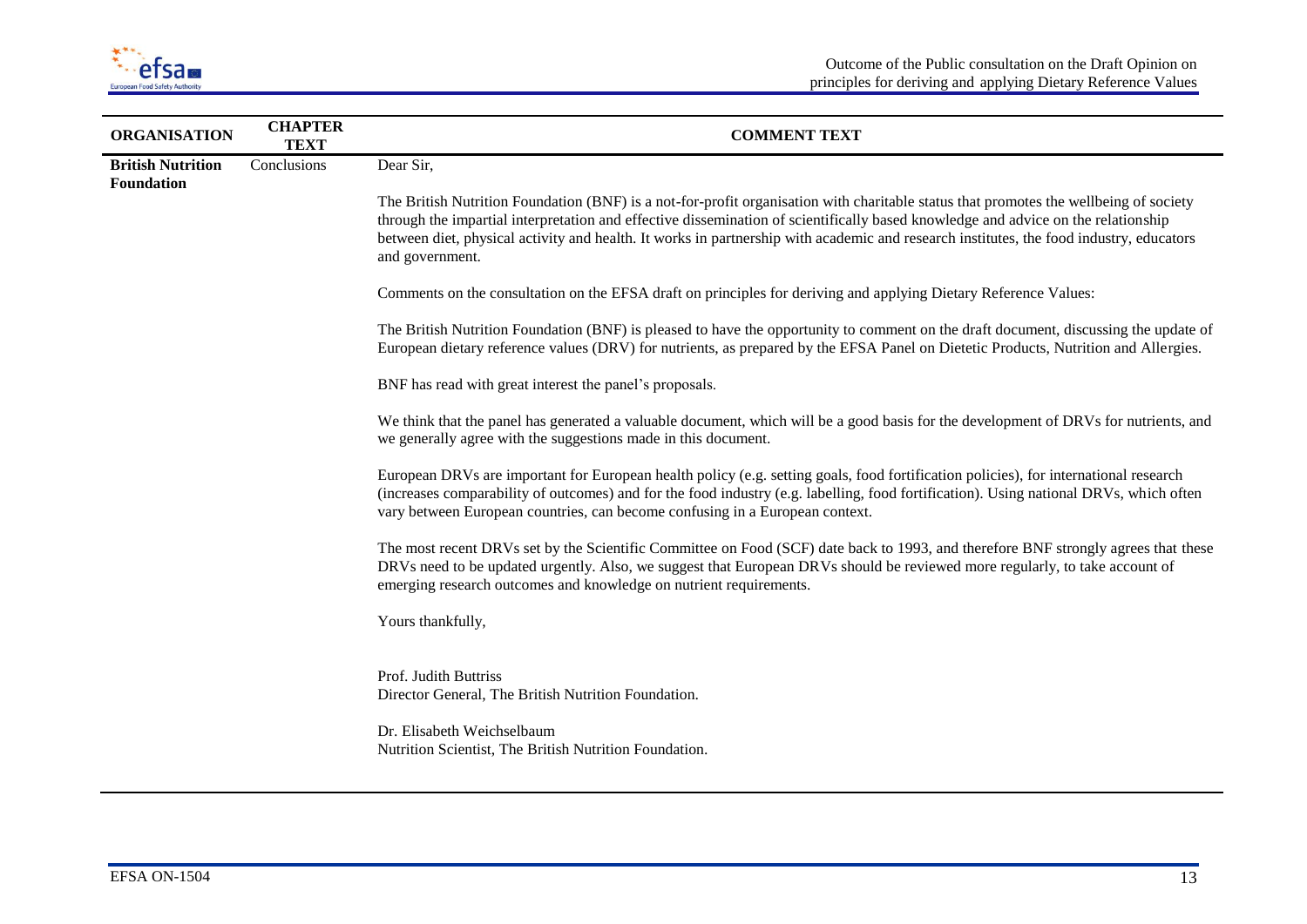

| <b>ORGANISATION</b> | <b>CHAPTER</b><br>TEXT          | <b>COMMENT TEXT</b>                                                                                                                                                                                                                                                                                                                                                                                                                                                                                         |
|---------------------|---------------------------------|-------------------------------------------------------------------------------------------------------------------------------------------------------------------------------------------------------------------------------------------------------------------------------------------------------------------------------------------------------------------------------------------------------------------------------------------------------------------------------------------------------------|
| Coldiretti - Copa   | 6. Application of               | Point 6.3 (Reference Values for labelling)                                                                                                                                                                                                                                                                                                                                                                                                                                                                  |
| Cogeca              | dietary reference<br>values for | 1. As far as DRV can be posted on th label of packaged products, there is some risk to have an hyper-consumption of such food items,                                                                                                                                                                                                                                                                                                                                                                        |
|                     | nutrients                       | against fresh/lose foods that cannot bear indications. In particular, due to reg. 1925/2006, fresh foods cannot show vitamins or<br>minerals content, despite of the fact that are primary dietary sources. On the opposite, processed foods and also integrated foods, can<br>do that. The European Commission, assisted by EFSA, should be able to propose alternative tools of information to consumers, more<br>than simple labelling. Labelling cannot be a viable option for lose foods /fresh foods. |
|                     |                                 | 2. Another possible problem is the complexity of labels for the consumers once several nutrition information can be presented. Among<br>those:<br>$-DRV;$<br>- FBDG;<br>- GDA<br>- Nutrition claims (Annex I ex reg. 1924/2006)                                                                                                                                                                                                                                                                             |
|                     |                                 | - Claims ex art. 13 and 14 (ex reg. 1924/2006)                                                                                                                                                                                                                                                                                                                                                                                                                                                              |
|                     |                                 | - National schemes (ie, traffic light)                                                                                                                                                                                                                                                                                                                                                                                                                                                                      |
|                     |                                 | - There is a plenty of information which really needs to be coherent.                                                                                                                                                                                                                                                                                                                                                                                                                                       |
|                     |                                 | - Furthermore, to really be usable by the consumers, such information should be simple and understandable: which is not always the<br>case when different "metric" are used (ie, GDA and DRV).                                                                                                                                                                                                                                                                                                              |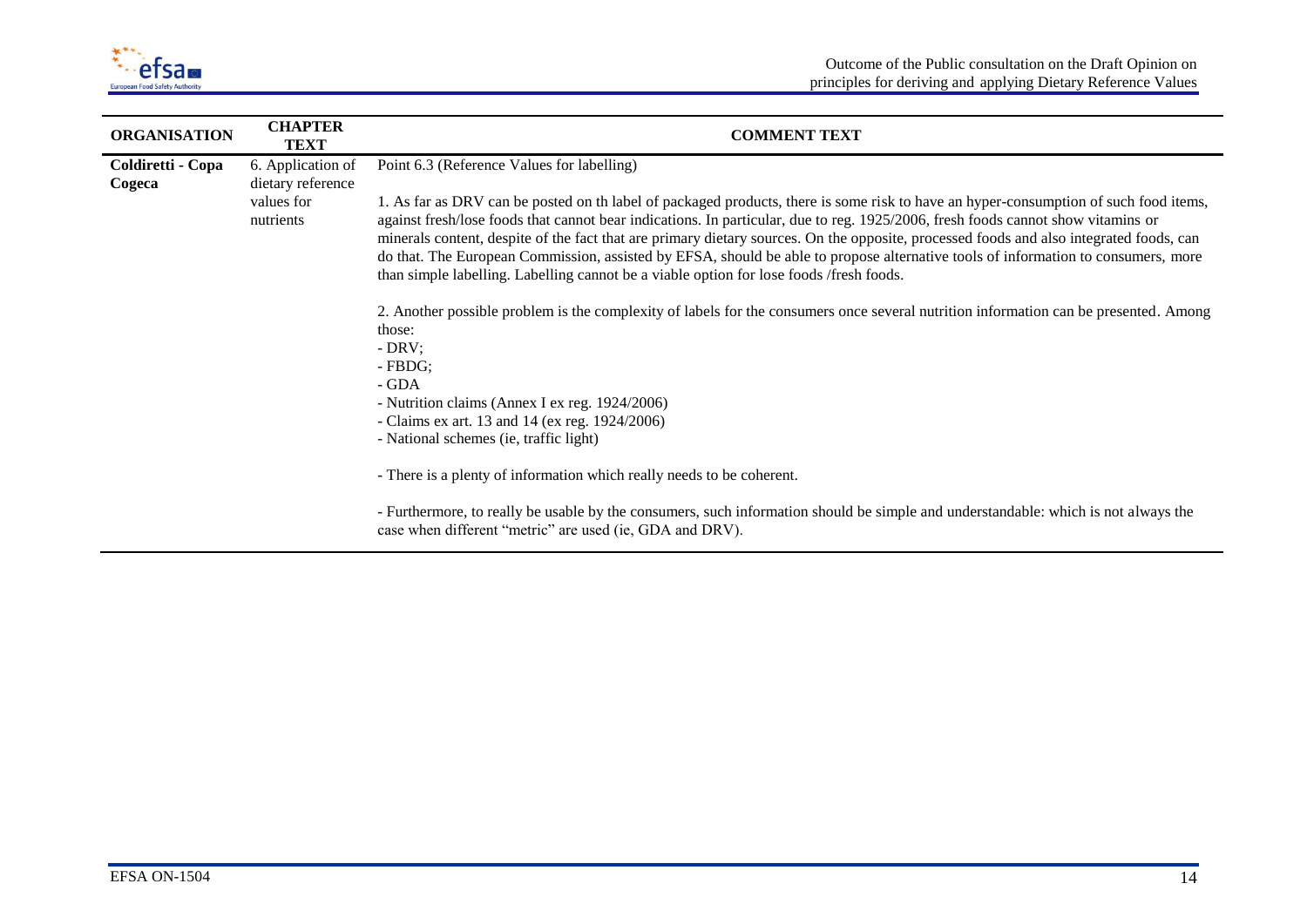

| <b>ORGANISATION</b>                                                | <b>CHAPTER</b><br><b>TEXT</b>                    | <b>COMMENT TEXT</b>                                                                                                                                                                                                                                                                                                                                                                                                                                                                                                                                                                                                                                                                                                                                                                                                                                                                                                                                                                                                                                                                                                                                                                                                                                                                                                                                                                                                                                                                                                                                                                                                                                                                                                                                                                                                                                                                                                                                                                                                            |
|--------------------------------------------------------------------|--------------------------------------------------|--------------------------------------------------------------------------------------------------------------------------------------------------------------------------------------------------------------------------------------------------------------------------------------------------------------------------------------------------------------------------------------------------------------------------------------------------------------------------------------------------------------------------------------------------------------------------------------------------------------------------------------------------------------------------------------------------------------------------------------------------------------------------------------------------------------------------------------------------------------------------------------------------------------------------------------------------------------------------------------------------------------------------------------------------------------------------------------------------------------------------------------------------------------------------------------------------------------------------------------------------------------------------------------------------------------------------------------------------------------------------------------------------------------------------------------------------------------------------------------------------------------------------------------------------------------------------------------------------------------------------------------------------------------------------------------------------------------------------------------------------------------------------------------------------------------------------------------------------------------------------------------------------------------------------------------------------------------------------------------------------------------------------------|
| <b>Council for</b><br><b>Responsible</b><br><b>Nutrition (USA)</b> | 1. Introduction                                  | Although comments were not invited (lines 38-40) on the Opinion on the Tolerable Upper Intake Level (UL) that document includes a<br>major omission that should be addressed by EFSA before any policy or regulatory decisions are made on the basis of UL values.<br>Specifically, the method employed by SCF and more recently by EFSA sets no UL for vitamins and minerals for which no adverse<br>effects have been established, i.e., when neither a<br>No Observed Adverse Effect Level (NOAEL) nor a Lowest Observed Adverse Effect Level (LOAEL) can be identified. The absence<br>of a UL is often misinterpreted to mean that risk assessment cannot be applied. This misunderstanding has been corrected in an<br>authoritative report by the Food and Agriculture Organization and World Health Organization. This report provides a definition and<br>criteria for identifying a Highest Observed Intake (HOI)<br>for use where no UL can be established. Basically, the HOI process applies the same criteria as the UL method, except that rather than<br>deriving a UL from a NOAEL or LOAEL the HOI is the highest intake for which the data give sufficient evidence of the absence of<br>adverse effects at that level. Implicit in this method is the recognition that even for vitamins with no established toxicity, such as<br>vitamin B12, the dose-response<br>data have limits. Therefore the HOI would be the highest intake with data that sufficiently exclude adverse effects at that intake.<br>The absence of both the UL and HOI has led to some unjustified and unproductive regulatory policy conclusions. The European<br>Commission and EFSA should revisit its methods publication to address this omission.<br>------------<br>1. Scientific Committee on Food. Opinion on Tolerable Upper Intake Levels for Vitamins and Minerals, 2006<br>2. A Model for Establishing Upper Levels of Intake for Nutrients and Related Substances, Report of a Joint FAO/WHO Technical<br>Workshop on |
|                                                                    |                                                  | Nutrient Risk Assessment, World Health Organization/Food and Agriculture Organization, 2006<br>3. Hathcock JN, Shao A. Expanded approach to tolerable upper intake guidelines for nutrients and bioactives substances. J Nutr 2008;<br>138:1992S-1995S.                                                                                                                                                                                                                                                                                                                                                                                                                                                                                                                                                                                                                                                                                                                                                                                                                                                                                                                                                                                                                                                                                                                                                                                                                                                                                                                                                                                                                                                                                                                                                                                                                                                                                                                                                                        |
| <b>Council for</b><br><b>Responsible</b><br><b>Nutrition (USA)</b> | 2. General<br>principles for<br>deriving dietary | Line 174: The term "other substances" was included. This recognizes among the chemical components of food with physiological<br>effectgs, the recognized vitamins and minerals represent only a fraction.                                                                                                                                                                                                                                                                                                                                                                                                                                                                                                                                                                                                                                                                                                                                                                                                                                                                                                                                                                                                                                                                                                                                                                                                                                                                                                                                                                                                                                                                                                                                                                                                                                                                                                                                                                                                                      |
|                                                                    | reference values                                 | Line 257: The word "most" raises a fundamental question of the fraction of the population that should be protected under food policies<br>suggested by the dietary reference values. This issue will be addressed in a more quantitative manner in comments on subsequent<br>sections. While "most" may be a reassuring word, the quantitative recommendation made later is not the only one that would quality as<br>"most." Does not 51 percent qualify as "most?"                                                                                                                                                                                                                                                                                                                                                                                                                                                                                                                                                                                                                                                                                                                                                                                                                                                                                                                                                                                                                                                                                                                                                                                                                                                                                                                                                                                                                                                                                                                                                           |
|                                                                    |                                                  | Lines 261-2: Is a 2.3 percent (cited as $< 2.5\%$ ) probability of inadequacy acceptable. If (1) the data are strong and exactly meet the<br>definitions for AR and PRI (i.e., the distribution is normal and the mean and variance are clearly identified, and (2) if every individual<br>in the population consumed (on a long term basis) a diet that provided exactly the PRI amounts of the nutrient in question, the result                                                                                                                                                                                                                                                                                                                                                                                                                                                                                                                                                                                                                                                                                                                                                                                                                                                                                                                                                                                                                                                                                                                                                                                                                                                                                                                                                                                                                                                                                                                                                                                              |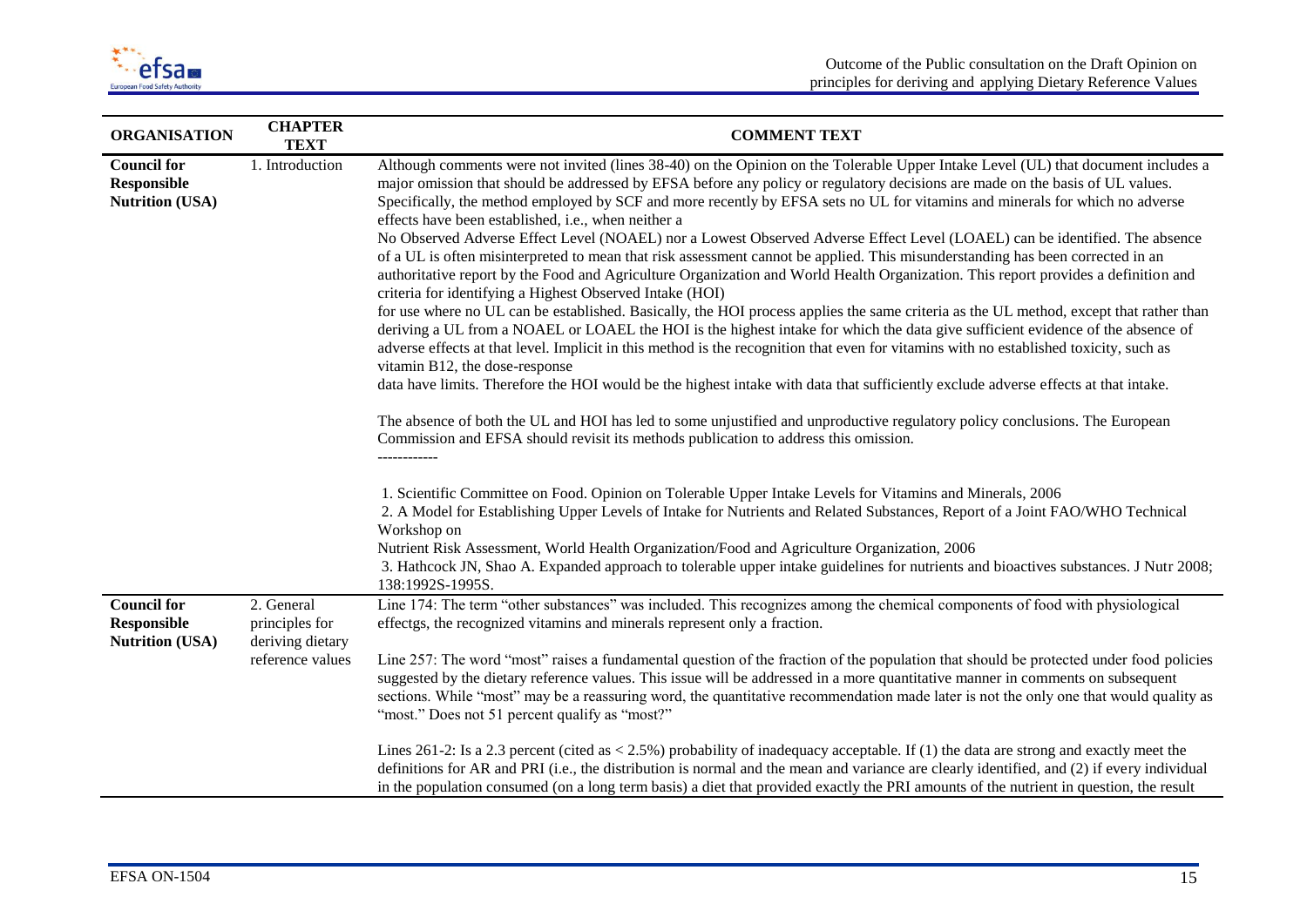

| <b>ORGANISATION</b>                                                | <b>CHAPTER</b><br><b>TEXT</b>                                              | <b>COMMENT TEXT</b>                                                                                                                                                                                                                                                                                                                                                                                                                                                                                                                                                                                                                                                                                                                                                                                                                                                                                                                                                                                                                                        |
|--------------------------------------------------------------------|----------------------------------------------------------------------------|------------------------------------------------------------------------------------------------------------------------------------------------------------------------------------------------------------------------------------------------------------------------------------------------------------------------------------------------------------------------------------------------------------------------------------------------------------------------------------------------------------------------------------------------------------------------------------------------------------------------------------------------------------------------------------------------------------------------------------------------------------------------------------------------------------------------------------------------------------------------------------------------------------------------------------------------------------------------------------------------------------------------------------------------------------|
|                                                                    |                                                                            | would be a population in which 2.3 percent of the individuals had "inadequate" nutritional status. Of course, the consequences would<br>depend on the biological effect that had been selected as the basis of the PRI calculation. To examine the acceptability of such as<br>scenario, ask whether a UL value that gave a 2.3 percent probability of adverse effects would be acceptable.                                                                                                                                                                                                                                                                                                                                                                                                                                                                                                                                                                                                                                                                |
| <b>Council for</b><br><b>Responsible</b><br><b>Nutrition (USA)</b> | 3. Terminology<br>and definitions                                          | Lines 293-295: The LTI is described in a way that seems to have conceptual validity as, perhaps, an "anti-PRI," but the word<br>"threshold" is a misnomer. The LTI is not the AR and it is not the intake at which the risk of inadequacy reaches a maximum. More<br>importantly, no advisory or policy recommendations are tied directly to the LTI, perhaps because none are apparent. The LTI has no<br>use and should be removed from this lexicon.                                                                                                                                                                                                                                                                                                                                                                                                                                                                                                                                                                                                    |
|                                                                    |                                                                            | Line 306 (Table 1): The arguments against inclusion of the LTI apply here as well, and "Lower Limit of Intake" term described in the<br>Nordic line is misleading. In what way is the LTI a "limit?" The LTI is not the lower limit of possible, recommended, or acceptable<br>intake.                                                                                                                                                                                                                                                                                                                                                                                                                                                                                                                                                                                                                                                                                                                                                                     |
|                                                                    |                                                                            | The entire discussion and all references to LTI should be deleted.                                                                                                                                                                                                                                                                                                                                                                                                                                                                                                                                                                                                                                                                                                                                                                                                                                                                                                                                                                                         |
| <b>Council for</b><br><b>Responsible</b><br><b>Nutrition (USA)</b> | 4. Conceptual<br>basis for<br>derivation of<br>dietary reference<br>values | Lines 347-8: The sentence gives appropriate recognition that where a PRI cannot be established, the AI must be used in its stead. The<br>differences in the manner of identification of the PRI and AI have great importance in selecting the basis of labeling values. For AI<br>nutrients, no AR is available to even potentially be selected as the basis of food labels. The AI and PRI are not identical in concept but<br>both are intended to provide adequate for a large majority of the population, in contrast to the AR. These considerations should<br>eliminate the AR from consideration in labeling policy and regulations.                                                                                                                                                                                                                                                                                                                                                                                                                |
|                                                                    |                                                                            | The problems with the PRI could be avoided by defining a Tolerable Lower Intake Level (LL) that is directly analogous to the already<br>accepted concepts underlying the UL. The LL concept would extend the risk-based approach being applied at higher intakes to the<br>evaluation of the likely consequences of low intakes. The definition could be exactly analogous to that of the UL. Thus, the LL could<br>be defined as:<br>"the lowest average daily nutrient intake level that is likely to pose no risk of adverse health effects to almost all individuals in the<br>general population."                                                                                                                                                                                                                                                                                                                                                                                                                                                    |
|                                                                    |                                                                            | The LL could be identified through application of a method similar to that for the UL, including the same steps: (1) hazard<br>identification, (dose-response evaluation, including selection of a lower NOAEL<br>that avoids accepted indicators of inadequacy), (3) uncertainty assessment and selection of an uncertainty factor (UF), and calculation<br>of an $LL =$ lower NOAEL x UF. The resulting $LL$ would be more similar to<br>the AI than to the PRI in definition, but the datasets that currently identify an AR (and calculation of a PRI) would similarly provide<br>more robust statistical support for the LL. The advantages of the LL include: (1) avoidance<br>of the problem of defining a 2.3 percent risk of inadequacy to be acceptable, (2) symmetry in the U-shaped risk curve common to<br>nutritional risk analysis, allowing greater utility in risk-benefit analysis, and (3) harmony<br>with the nutritional issues risk analysis document by the Codex Committee on Nutrition and Foods for Special Dietary Uses (now at |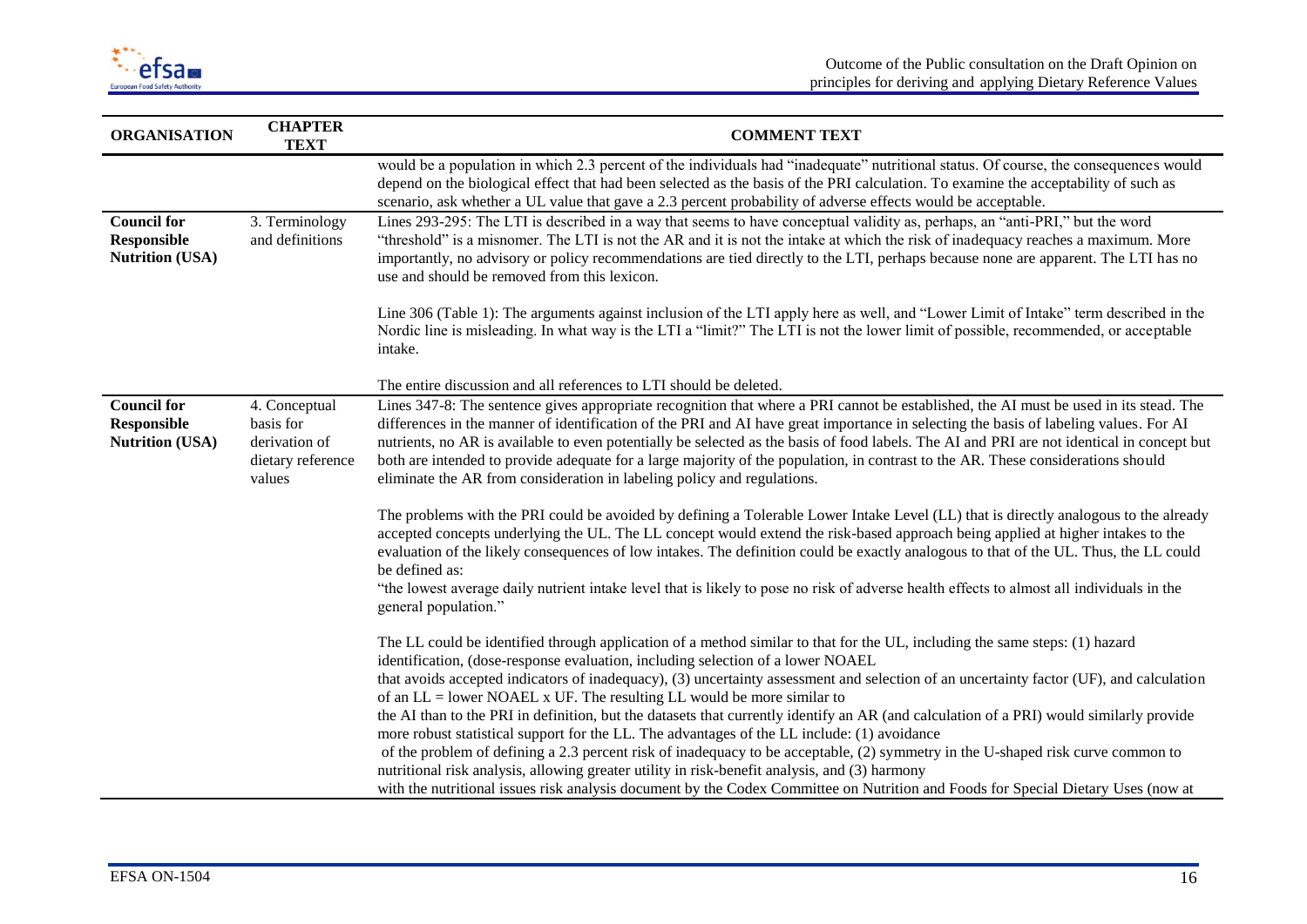

| <b>ORGANISATION</b>                                                | <b>CHAPTER</b><br><b>TEXT</b>                                                        | <b>COMMENT TEXT</b>                                                                                                                                                                                                                                                                                                                                                                                                                                                                                                                                                                                                                                                                                                                                                                                                                                                                                                                                                                                                                                                                                       |
|--------------------------------------------------------------------|--------------------------------------------------------------------------------------|-----------------------------------------------------------------------------------------------------------------------------------------------------------------------------------------------------------------------------------------------------------------------------------------------------------------------------------------------------------------------------------------------------------------------------------------------------------------------------------------------------------------------------------------------------------------------------------------------------------------------------------------------------------------------------------------------------------------------------------------------------------------------------------------------------------------------------------------------------------------------------------------------------------------------------------------------------------------------------------------------------------------------------------------------------------------------------------------------------------|
|                                                                    |                                                                                      | Step 8, reach for the Commission's decision).                                                                                                                                                                                                                                                                                                                                                                                                                                                                                                                                                                                                                                                                                                                                                                                                                                                                                                                                                                                                                                                             |
| <b>Council for</b><br><b>Responsible</b><br><b>Nutrition (USA)</b> | 5. Methods for<br>determining<br>dietary reference<br>values - types of<br>data used | Lines 347-8: The sentence gives appropriate recognition that where a PRI cannot be established, the AI must be used in its stead. The<br>differences in the manner of identification of the PRI and AI have great importance in selecting the basis of labeling values. For AI<br>nutrients, no AR is available to even potentially be selected as the basis of food labels. The AI and PRI are not identical in concept but<br>both are intended to provide adequate for a large majority of the population, in contrast to the AR. These considerations should<br>eliminate the AR from consideration in labeling policy and regulations.                                                                                                                                                                                                                                                                                                                                                                                                                                                               |
|                                                                    |                                                                                      | The problems with the PRI could be avoided by defining a Tolerable Lower Intake Level (LL) that is directly analogous to the already<br>accepted concepts underlying the UL. The LL concept would extend the risk-based approach being applied at higher intakes to the<br>evaluation of the likely consequences of low intakes. The definition could be exactly analogous to that of the UL. Thus, the LL could<br>be defined as:<br>"the lowest average daily nutrient intake level that is likely to pose no risk of adverse health effects to almost all individuals in the<br>general population."                                                                                                                                                                                                                                                                                                                                                                                                                                                                                                   |
|                                                                    |                                                                                      | The LL could be identified through application of a method similar to that for the UL, including the same steps: (1) hazard<br>identification, (dose-response evaluation, including selection of a lower<br>NOAEL that avoids accepted indicators of inadequacy), (3) uncertainty assessment and selection of an uncertainty factor (UF), and<br>calculation of an $LL =$ lower NOAEL x UF. The resulting LL would be more<br>similar to the AI than to the PRI in definition, but the datasets that currently identify an AR (and calculation of a PRI) would similarly<br>provide more robust statistical support for the LL. The advantages of the<br>LL include: (1) avoidance of the problem of defining a 2.3 percent risk of inadequacy to be acceptable, (2) symmetry in the U-shaped<br>risk curve common to nutritional risk analysis, allowing greater utility in<br>risk-benefit analysis, and (3) harmony with the nutritional issues risk analysis document by the Codex Committee on Nutrition and<br>Foods for Special Dietary Uses (now at Step 8, reach for the Commission's decision). |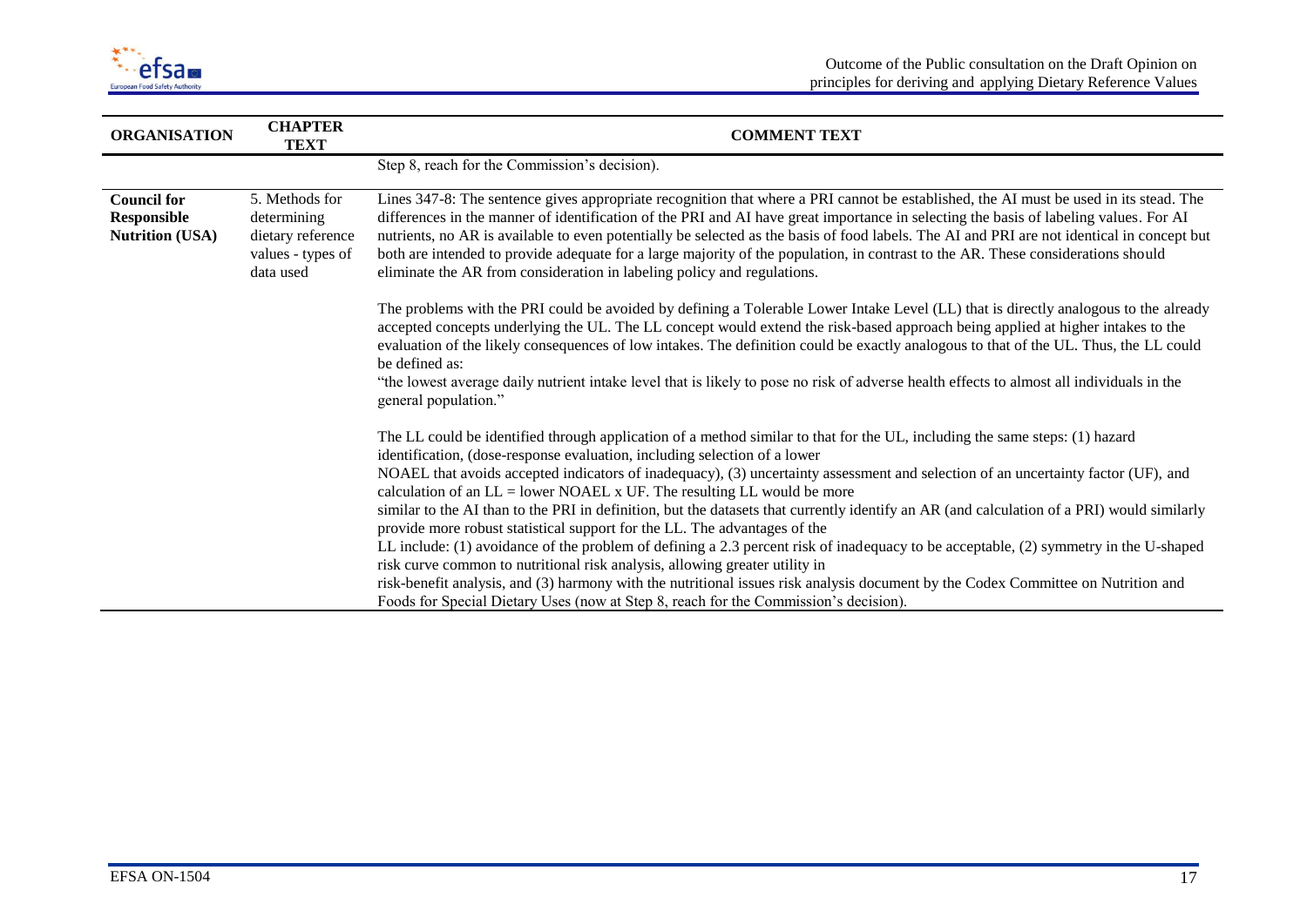

| <b>ORGANISATION</b>                                                | <b>CHAPTER</b><br><b>TEXT</b>                                        | <b>COMMENT TEXT</b>                                                                                                                                                                                                                                                                                                                                                                                                                                                                                                                                                                                                                                                                                                                                                                                                                                      |
|--------------------------------------------------------------------|----------------------------------------------------------------------|----------------------------------------------------------------------------------------------------------------------------------------------------------------------------------------------------------------------------------------------------------------------------------------------------------------------------------------------------------------------------------------------------------------------------------------------------------------------------------------------------------------------------------------------------------------------------------------------------------------------------------------------------------------------------------------------------------------------------------------------------------------------------------------------------------------------------------------------------------|
| <b>Council for</b><br><b>Responsible</b><br><b>Nutrition (USA)</b> | Conclusions                                                          | <b>SUMMARY:</b><br>The EFSA draft Principles for Deriving and Applying Dietary Reference Values is generally well written and makes many steps in<br>valid and useful directions. Nonetheless, there are significant areas that need better clarification and improvement to keep pace with<br>progress in the science and policy analysis. The comments from the Council for Responsible (USA) are offered to assist this process.<br>The Summary section of the EFSA draft (Lines 12-97), some statements need to be modified to match changes suggested for the more<br>specific sections in our other comments.<br>Thank you and good progress,<br>John Hathcock                                                                                                                                                                                     |
| Galenika a.d.                                                      | 6. Application of<br>dietary reference<br>values for<br>nutrients    | The DRV should be established, taking into account that these values should not be used for establishing the values for the dietary<br>supplements neither the upper level of vitamins/minerals in dietary supplements. At this moment I have, as a dietary supp. regulatory<br>affairs manager of the firm where I am eployed, many problems regarding the fact that many people from different Agencies in my<br>country equalize the DRV with the values for the dietry supplements, forgeting that the risk analysis and risk management is the<br>foundation for establishing the vitamin/mineral upper levels in dietry supplements.<br>Kindest regards,<br>Mr.Dusan Obradovic, Pharm M<br>nutr.biochemist<br>Galenika a.d. pharmaceutical factory, Belgrade, 11 080 Batajnicki drum b.b., Serbia<br>Ditetary Supplements Regulatory Affairs Dept. |
| <b>Health Council of</b><br>the Netherlands                        | 1. Introduction                                                      | General comment on intake data:<br>The document does not state anything about the value and limitations of intake data. It would be practical to include a section on this<br>and for instance discuss the use of measuring intake on several days and the difference between observed and habitual intake.                                                                                                                                                                                                                                                                                                                                                                                                                                                                                                                                              |
| <b>Health Council of</b><br>the Netherlands                        | 2. General<br>principles for<br>deriving dietary<br>reference values | General comment on intake data:<br>The document does not state anything about the value and limitations of intake data. It would be practical to include a section on this<br>and for instance discuss the use of measuring intake on several days and the difference between observed and habitual intake.                                                                                                                                                                                                                                                                                                                                                                                                                                                                                                                                              |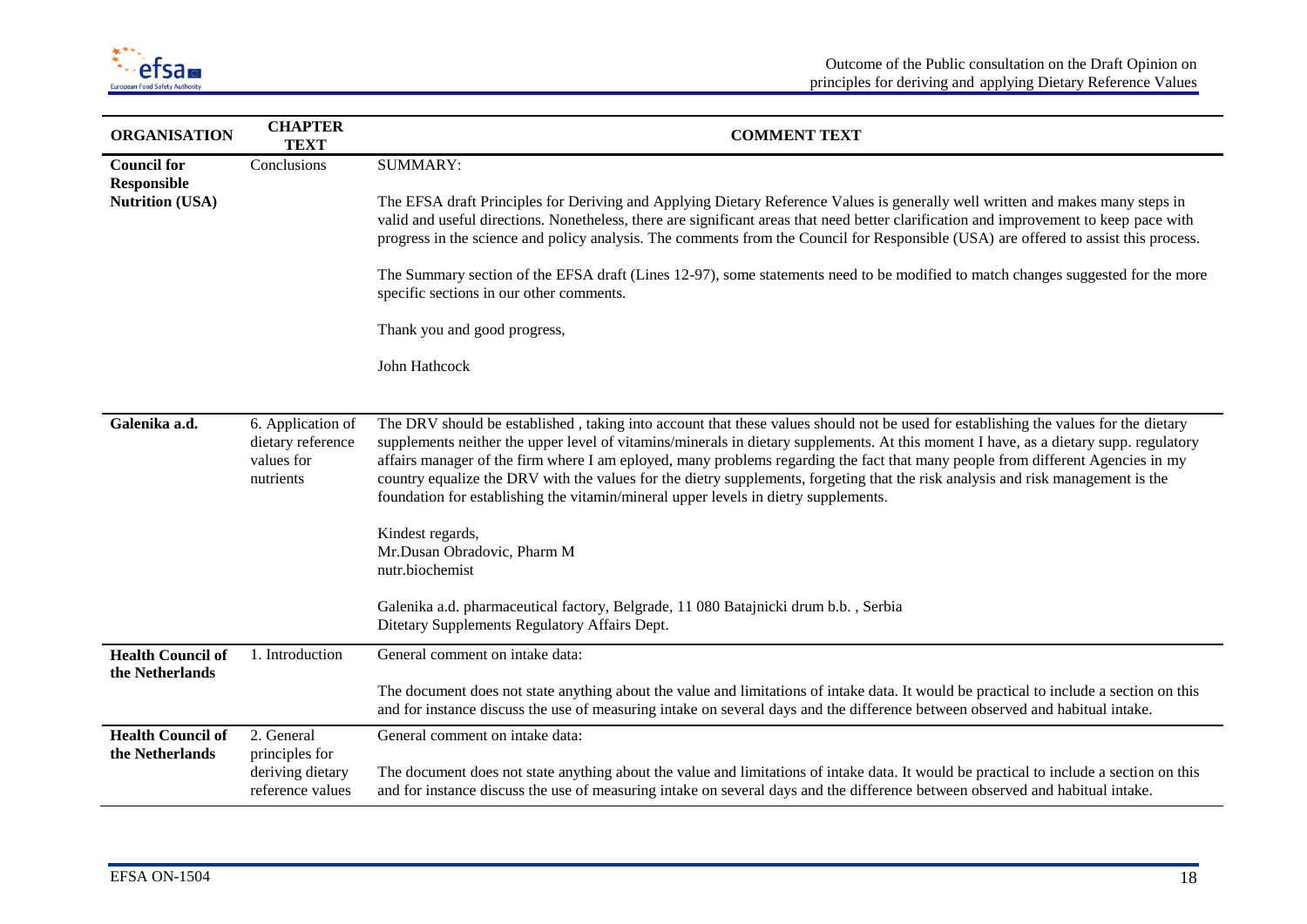

| <b>ORGANISATION</b>                         | <b>CHAPTER</b><br><b>TEXT</b>     | <b>COMMENT TEXT</b>                                                                                                                                                                                                                                                                                                                                                                                                                                                                                             |
|---------------------------------------------|-----------------------------------|-----------------------------------------------------------------------------------------------------------------------------------------------------------------------------------------------------------------------------------------------------------------------------------------------------------------------------------------------------------------------------------------------------------------------------------------------------------------------------------------------------------------|
| <b>Health Council of</b><br>the Netherlands | 3. Terminology<br>and definitions | General comment on intake data:                                                                                                                                                                                                                                                                                                                                                                                                                                                                                 |
|                                             |                                   | The document does not state anything about the value and limitations of intake data. It would be practical to include a section on this<br>and for instance discuss the use of measuring intake on several days and the difference between observed and habitual intake.                                                                                                                                                                                                                                        |
| <b>Health Council of</b><br>the Netherlands | 3. Terminology<br>and definitions | Lines 293-295 and 336-340<br>Lower threshold intake: What is the use of a lower threshold intake? We doubt that it really adds to the interpretation of intake data. It<br>would be useful if the distribution of individual requirements could be well described, because this information is needed to assess the                                                                                                                                                                                             |
|                                             |                                   | prevalence of inadequate intakes in a population with the probability approach. However we do not see much practical use of<br>determining the level of intake which is not sufficient for 97,5 percent of the population.                                                                                                                                                                                                                                                                                      |
|                                             |                                   | In our view metabolic integrity is a mystifying term, which does not belong in a scientific document. We think that the primary focus<br>when setting dietary reference values should be the relationship between intake and (sub)clinical disease. Biochemical abnormality is<br>relevant especially if this can be considered a sign of subclinical disease; i.e. if the relationship between the threshold value for the<br>biochemical parameter and the occurrence or risk of disease is well established. |
| <b>Health Council of</b>                    | 4. Conceptual                     | General comment on intake data:                                                                                                                                                                                                                                                                                                                                                                                                                                                                                 |
| the Netherlands                             | basis for                         |                                                                                                                                                                                                                                                                                                                                                                                                                                                                                                                 |
|                                             | derivation of                     | The document does not state anything about the value and limitations of intake data. It would be practical to include a section on this                                                                                                                                                                                                                                                                                                                                                                         |
|                                             | dietary reference<br>values       | and for instance discuss the use of measuring intake on several days and the difference between observed and habitual intake.                                                                                                                                                                                                                                                                                                                                                                                   |
| <b>Health Council of</b>                    | 5. Methods for                    | General comment on intake data:                                                                                                                                                                                                                                                                                                                                                                                                                                                                                 |
| the Netherlands                             | determining                       |                                                                                                                                                                                                                                                                                                                                                                                                                                                                                                                 |
|                                             | dietary reference                 | The document does not state anything about the value and limitations of intake data. It would be practical to include a section on this                                                                                                                                                                                                                                                                                                                                                                         |
|                                             | values - types of<br>data used    | and for instance discuss the use of measuring intake on several days and the difference between observed and habitual intake.                                                                                                                                                                                                                                                                                                                                                                                   |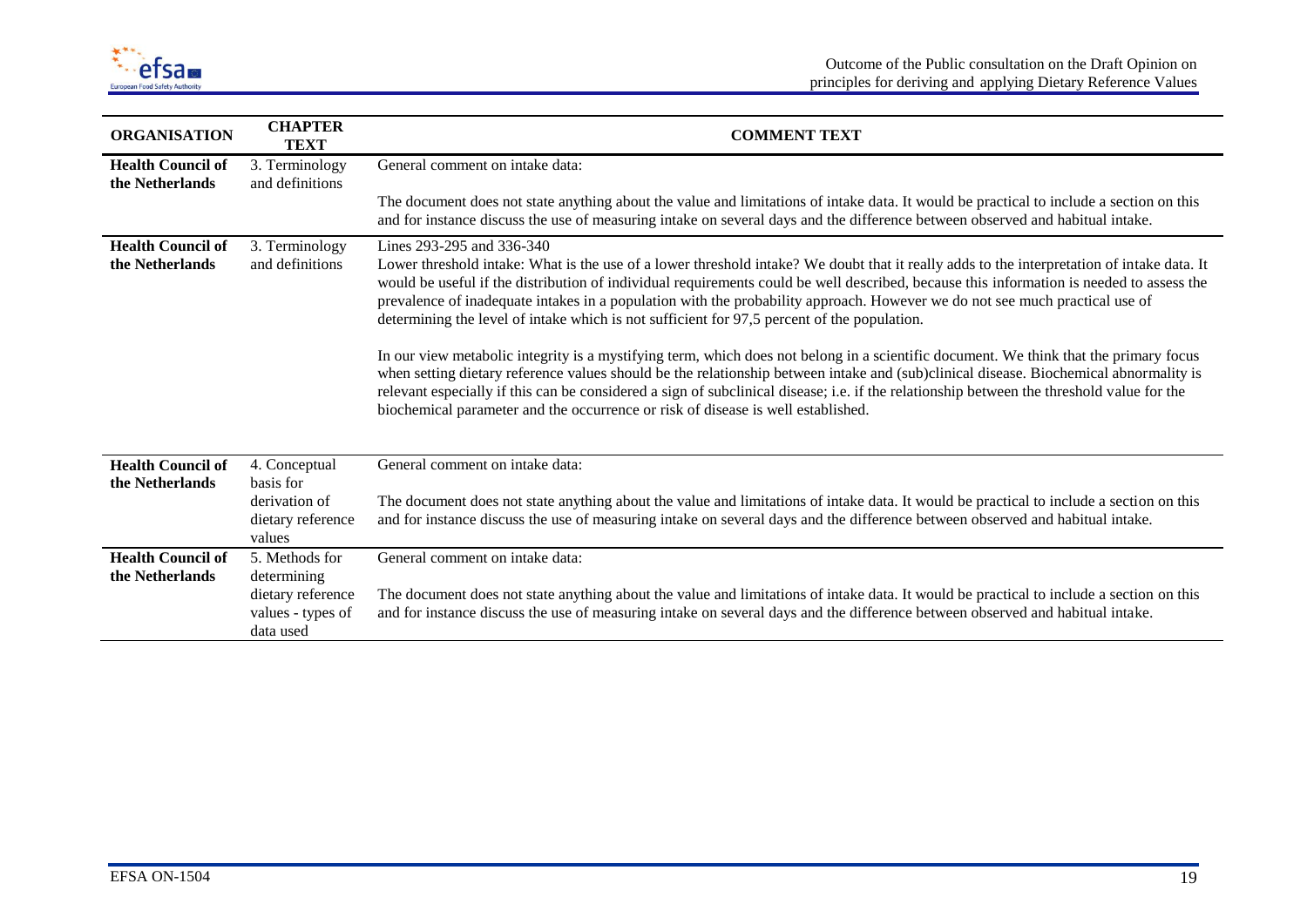

| <b>ORGANISATION</b>                         | <b>CHAPTER</b><br>TEXT                 | <b>COMMENT TEXT</b>                                                                                                                                                                                                                                                      |
|---------------------------------------------|----------------------------------------|--------------------------------------------------------------------------------------------------------------------------------------------------------------------------------------------------------------------------------------------------------------------------|
| <b>Health Council of</b>                    | 5. Methods for                         | Lines 393-509                                                                                                                                                                                                                                                            |
| the Netherlands                             | determining                            | Judging the evidence: The value of different study designs is discussed. We suggest to add the levels of scientific evidence of different                                                                                                                                |
|                                             | dietary reference                      | study types and the                                                                                                                                                                                                                                                      |
|                                             | values - types of<br>data used         | implication for the weighing of the evidence and the setting of dietary reference intakes.                                                                                                                                                                               |
|                                             |                                        | Table 2, lines 510-542                                                                                                                                                                                                                                                   |
|                                             |                                        | Age categories: Have you considered using the same age categories as Institute of Medicine and Food Standards Australia and New<br>Zealand? It would make comparisons                                                                                                    |
|                                             |                                        | between various dietary reference values (DRV's) easier. In addition, it could facilitate the process of setting DRV's if these values<br>could be critically reviewed as a starting point for setting European DRV's.                                                   |
|                                             |                                        |                                                                                                                                                                                                                                                                          |
| <b>Health Council of</b><br>the Netherlands | 6. Application of<br>dietary reference | General comment on intake data:                                                                                                                                                                                                                                          |
|                                             | values for<br>nutrients                | The document does not state anything about the value and limitations of intake data. It would be practical to include a section on this<br>and for instance discuss the use of measuring intake on several days and the difference between observed and habitual intake. |
| <b>Health Council of</b><br>the Netherlands | Conclusions                            | General comment on intake data:                                                                                                                                                                                                                                          |
|                                             |                                        | The document does not state anything about the value and limitations of intake data. It would be practical to include a section on this<br>and for instance discuss the use of measuring intake on several days and the difference between observed and habitual intake. |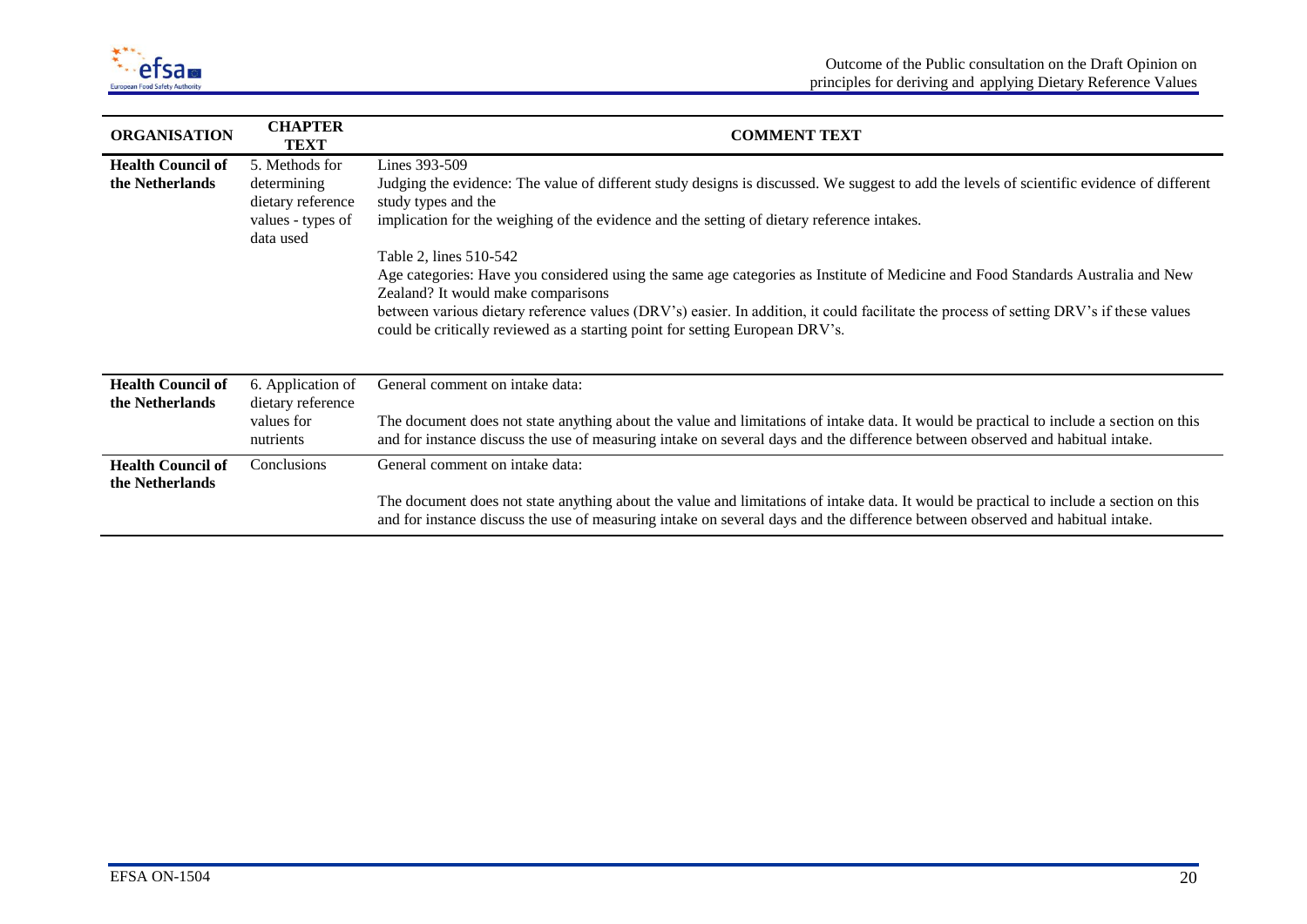

| <b>ORGANISATION</b>                                       | <b>CHAPTER</b><br><b>TEXT</b>                                        | <b>COMMENT TEXT</b>                                                                                                                                                                                                                                                                                                                                                                                                                                                                                                                                                                                                                                                                                                                                                                                                                                                                                                                                                                                                                                                                                                                                                                                                                                                                                                                                                                                                                                                                                                                                                                                                                                                                                                                                                                                                                                                                                                                                                           |
|-----------------------------------------------------------|----------------------------------------------------------------------|-------------------------------------------------------------------------------------------------------------------------------------------------------------------------------------------------------------------------------------------------------------------------------------------------------------------------------------------------------------------------------------------------------------------------------------------------------------------------------------------------------------------------------------------------------------------------------------------------------------------------------------------------------------------------------------------------------------------------------------------------------------------------------------------------------------------------------------------------------------------------------------------------------------------------------------------------------------------------------------------------------------------------------------------------------------------------------------------------------------------------------------------------------------------------------------------------------------------------------------------------------------------------------------------------------------------------------------------------------------------------------------------------------------------------------------------------------------------------------------------------------------------------------------------------------------------------------------------------------------------------------------------------------------------------------------------------------------------------------------------------------------------------------------------------------------------------------------------------------------------------------------------------------------------------------------------------------------------------------|
| <b>IEURRECA</b><br><b>Network of</b><br><b>Excellence</b> | 1. Introduction                                                      | Line 203: DRV comprise both nutrient recommendations and reference intake levels. Do nutrient recommendations and reference<br>intake levels differ and if so, how? Would a nutrient recommendation not be a recommended intake level and therefore a reference<br>intake level? Would a reference intake level not be the intake to aim at, and therefore the recommended nutrient intake or nutrient<br>recommendation?<br>Line 210 (see also comment to line 225): The sentence with physiological needs and metabolic demand seems to suggest that the<br>human body needs different or separate amounts for its physiology and for its metabolism; this may not be what the authors meant to<br>express.<br>Lines 212, 370, 460: Epidemiology is the study of health and the occurrence of diseases and their predictors and causes. Such studies<br>can have an observational or interventional design. In line 212 epidemiological seems to refer to observational (and in line 460 it is<br>explicit); whenever that is the case, latter term is preferable.<br>Line 214: Apart from vitamin D and calcium, fibre is another example for which disease risk was eventually the most important<br>criterion in e.g. the most recent US and Dutch recommendations.<br>Lines 217-219: Systematic genetic differences between the populations of different countries may cause systematic differences in the<br>requirements for certain nutrients. However, current between-country<br>differences in estimated requirements and recommended intakes can typically not be explained by insights in such genetic differences.<br>However, even given a similar physiological requirement, systematic<br>between-country differences in bioavailability (e.g. of iron, as a result of systematic differences in main food sources of iron) or<br>endogenous production (e.g. of vitamin D at different latitude) could give rise to different<br>dietary reference values. |
| <b>IEURRECA</b><br><b>Network of</b><br><b>Excellence</b> | 2. General<br>principles for<br>deriving dietary<br>reference values | Line 225: See also line 210. Do physiological and metabolic needs differ or, as worded here: do requirement and demand differ as<br>well?<br>Line 230: Gender is listed as a characteristic different from genetic ones, whereas it is one of the genetically determined<br>characteristics.<br>Lines 240-54: Bioavailability is the key phenomenon that explains the dietary or oral nutrient requirement being larger than the<br>physiological requirement; it would be informative to mention that here.<br>Lines 267-9: Here adequate intake levels and recommended intake ranges should be in quotes or in italics, to indicate they are choices<br>of terminology. It seems rather obvious that adequate intakes can be used (as they are adequate) and that recommended intakes should<br>be used (as they are recommended).                                                                                                                                                                                                                                                                                                                                                                                                                                                                                                                                                                                                                                                                                                                                                                                                                                                                                                                                                                                                                                                                                                                                          |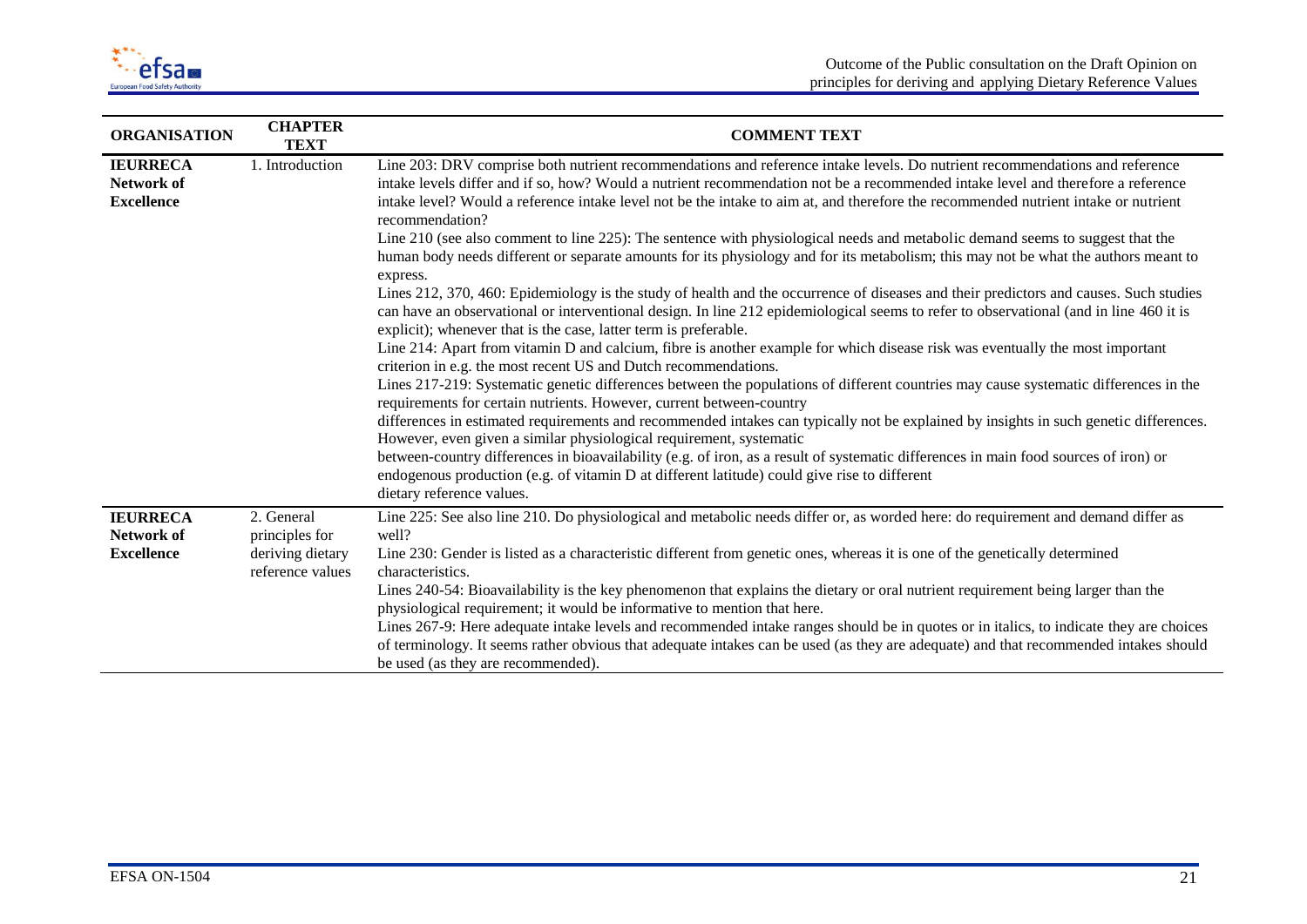

| <b>ORGANISATION</b>                                       | <b>CHAPTER</b><br><b>TEXT</b>                                              | <b>COMMENT TEXT</b>                                                                                                                                                                                                                                                                                                                                                                                                                                                                                                                                                                                                                                                                                                                                                                                                                                                                                                                                                                                                                                                                                                                                                                                                                                                                                                                                                                                                                                                                                                                                                                                                                                                                                                                                                                                                                                                                                                                                                                                                                                                                                                                                                                            |
|-----------------------------------------------------------|----------------------------------------------------------------------------|------------------------------------------------------------------------------------------------------------------------------------------------------------------------------------------------------------------------------------------------------------------------------------------------------------------------------------------------------------------------------------------------------------------------------------------------------------------------------------------------------------------------------------------------------------------------------------------------------------------------------------------------------------------------------------------------------------------------------------------------------------------------------------------------------------------------------------------------------------------------------------------------------------------------------------------------------------------------------------------------------------------------------------------------------------------------------------------------------------------------------------------------------------------------------------------------------------------------------------------------------------------------------------------------------------------------------------------------------------------------------------------------------------------------------------------------------------------------------------------------------------------------------------------------------------------------------------------------------------------------------------------------------------------------------------------------------------------------------------------------------------------------------------------------------------------------------------------------------------------------------------------------------------------------------------------------------------------------------------------------------------------------------------------------------------------------------------------------------------------------------------------------------------------------------------------------|
| <b>IEURRECA</b><br>Network of<br><b>Excellence</b>        | 3. Terminology<br>and definitions                                          | The Opinion comprises a variety of terms such as dietary (nutrient) recommendations, dietary reference values, dietary requirement (of<br>nutrients), metabolic demand, nutrient recommendations, nutrient<br>requirements, nutrition recommendations, physiological requirements, reference intake levels, and recommendations for nutrient<br>intakes. Clarity could improve by choosing one term to refer to a certain concept and to use that throughout.<br>Reconsider use of concepts developed by United Nations University (UNU, King and Garza, 2007) (lines 281-6). The term Population<br>Reference Intake (PRI) it implies that it can be used for populations only, whereas<br>it can and is used for individuals as well; in both cases, however, with certain limitations (see e.g. Institute of Medicine. Dietary<br>Reference Intakes. National Academies Press, Washington DC, 2006, pp 19-68).<br>PRI is the intake adequate for virtually all people in a population group, as well as the intake that is very likely to be adequate for an<br>individual belonging to the group to which the PRI applies.<br>The PRI's R is frequently interpreted as short for recommended instead of for reference.<br>The UNU term Individual Nutrient Level (INLx) has the opposite drawback of implying it can be used for individuals only, whereas it<br>can be and is used for populations as well (again with limitations for both).<br>The US IOM terminology currently is probably the most widely known and used, and their DRV work has been most extensive.<br>Lines 291, 393, 490: Requirement here seems to refer to dietary requirement, not just physiological or metabolic requirement; see 2.1<br>and 2.2 (see also comment to lines 240-54). It is preferable to make explicit<br>that from now on that requirement refers to dietary requirement.<br>Lines 26, 293, 632: The use of the Lower Threshold Intake seems very limited, and it may make sense to omit it. On the other hand we<br>realise that if data are available to estimate PRI, LTI can be deducted easily as well.<br>Lines 299, 351-6, 916: Does the R in RI stand for range or for recommended? |
| <b>IEURRECA</b><br><b>Network of</b><br><b>Excellence</b> | 4. Conceptual<br>basis for<br>derivation of<br>dietary reference<br>values | Line 308: Unlike other similar level heading, this heading is in (small) caps.<br>Lines 310-2: This part is perhaps more easily understandable by spelling out that factors affecting the requirement should reflect in the<br>AR as estimated for a certain group, and the between-person variation in such factors within such group should reflect in the estimate<br>of inter-individual variation of requirement. Subsequently PRI is derived from AR and inter-individual variation.<br>Lines 322, 364: estimated can be left out, because if added before variation it should also be added before AR. All data used are<br>estimated one way or the other anyway.<br>Lines 323-8, 571-3: An (across-individuals) average can be calculated if data points are available for a certain number of individuals,<br>and in that case the inter-individual variation can be calculated over these same data points as well. How can it not be possible to<br>calculate inter-individual variation for a dataset from which an average can be calculated?<br>Line 335: Would the assumption be that for each individual in the group concerned the individual's requirement for all nutrients and<br>energy is met?<br>Line 341: It would be informative to indicate in figure 2 where the level of AI would or could be, i.e. higher than PRI but lower than<br>UL.<br>Lines 345-7: It could be informative to mention that such apparently healthy group could also be e.g. those in the highest quintile of<br>fibre intake in a cohort in which fibre intake was inversely associated with risk of cardiovascular disease (see e.g. IOM's AI for fibre).                                                                                                                                                                                                                                                                                                                                                                                                                                                                                                                                 |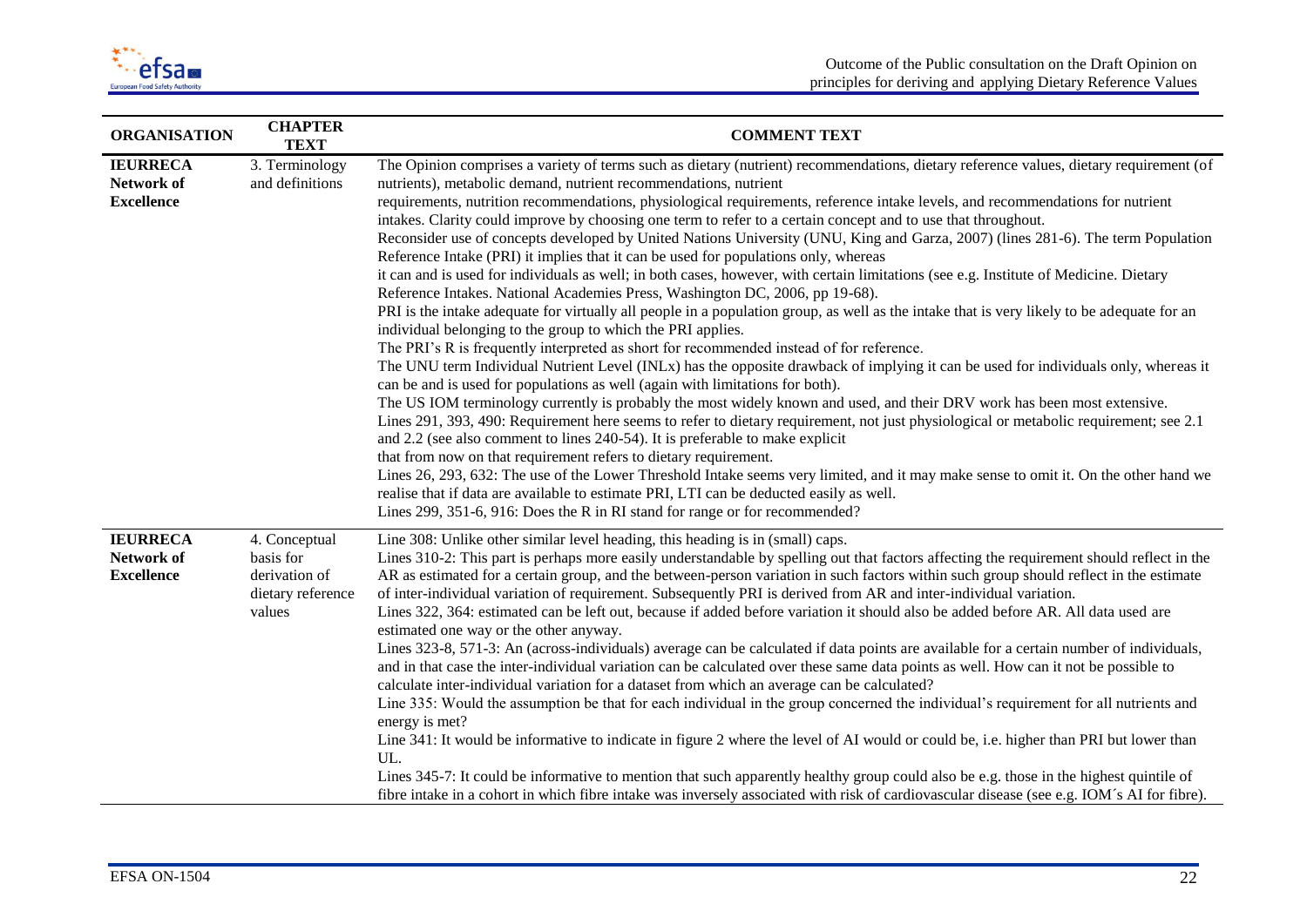

| <b>ORGANISATION</b>                                | <b>CHAPTER</b><br><b>TEXT</b>                                                        | <b>COMMENT TEXT</b>                                                                                                                                                                                                                                                                                                                                                                                                                                                                                                                                                                                                                                                                                                                                                                                                                                                                                                                                                                                                                                                                                                                                                                                                                                                                                                                                                                                                                                                                                                                                                                                                                                                                                                                                                                                                                                                                                                                                                                                                                                                                                                                                                                                                                                                                                                                                                                                                                                                                                                                                                                                                                                                                                                                                                                                                                                                                                                                                                                                                                                                                                                                                         |
|----------------------------------------------------|--------------------------------------------------------------------------------------|-------------------------------------------------------------------------------------------------------------------------------------------------------------------------------------------------------------------------------------------------------------------------------------------------------------------------------------------------------------------------------------------------------------------------------------------------------------------------------------------------------------------------------------------------------------------------------------------------------------------------------------------------------------------------------------------------------------------------------------------------------------------------------------------------------------------------------------------------------------------------------------------------------------------------------------------------------------------------------------------------------------------------------------------------------------------------------------------------------------------------------------------------------------------------------------------------------------------------------------------------------------------------------------------------------------------------------------------------------------------------------------------------------------------------------------------------------------------------------------------------------------------------------------------------------------------------------------------------------------------------------------------------------------------------------------------------------------------------------------------------------------------------------------------------------------------------------------------------------------------------------------------------------------------------------------------------------------------------------------------------------------------------------------------------------------------------------------------------------------------------------------------------------------------------------------------------------------------------------------------------------------------------------------------------------------------------------------------------------------------------------------------------------------------------------------------------------------------------------------------------------------------------------------------------------------------------------------------------------------------------------------------------------------------------------------------------------------------------------------------------------------------------------------------------------------------------------------------------------------------------------------------------------------------------------------------------------------------------------------------------------------------------------------------------------------------------------------------------------------------------------------------------------------|
|                                                    |                                                                                      | Lines 358-60, 579-80, 727: One could reason that for an individual the PRI is for 97.5% likely to exceed that individual's nutrient<br>requirement. Can the unlikely here in unlikely to pose a risk be quantified in a similar way? If above the UL there is an increased<br>prevalence of adverse effects (line 580), then is there also a prevalence under the UL? Or is there one, but is it expectedly zero?                                                                                                                                                                                                                                                                                                                                                                                                                                                                                                                                                                                                                                                                                                                                                                                                                                                                                                                                                                                                                                                                                                                                                                                                                                                                                                                                                                                                                                                                                                                                                                                                                                                                                                                                                                                                                                                                                                                                                                                                                                                                                                                                                                                                                                                                                                                                                                                                                                                                                                                                                                                                                                                                                                                                           |
| <b>IEURRECA</b><br>Network of<br><b>Excellence</b> | 5. Methods for<br>determining<br>dietary reference<br>values - types of<br>data used | Ln 374: As 'criterion', it is better to speak of (presence or absence of) deficiency than of risk of deficiency.<br>Ln 380: Delete, after size<br>Ln 381-3: This is about the relation intake/diet and disease risk: delete reduction<br>Ln 383-6, 483 (also 460-74): Clinical endpoints are not just considered the most relevant; by definition they are; that is why they are<br>called endpoints. A surrogate marker in itself is irrelevant; it is relevant only because<br>it marks something else (that is why it is a marker) that is relevant, i.e. an endpoint. Typically observational rather than intervention<br>studies assess the actual endpoints.<br>Ln 45-6, 65-6, 390-2: $()$ remains a matter of scientific judgement $()$ should be decided on a case-by-case basis. The EURRECA<br>Network of Excellence aims to develop transparent, evidence-based and objective<br>approaches, thus minimising the need for (eminence-based) judgement and case-by-case approaches that limit transparency.<br>Ln 394-5: Feeding studies result in individual estimates of requirement, from which one can calculate both the average and the inter-<br>individual variation, therefore, delete (average).<br>Ln 396-7: Mention that as a result they overestimate requirement.<br>Ln 398-400: Mention that losses would usually be underestimated, retention overestimated, and requirements underestimated.<br>Ln 393-477: From measurements of a status marker at different levels of intake in an individual one can estimate that individual's<br>requirement as the minimal intake needed to reach, in that individual, the optimal level<br>of that marker. From such data for a number of individuals we can calculate the average requirement and its inter-individual variation.<br>In many cases, however, we only have single measurements of both intake<br>and marker in a group of individuals. Plotting marker level against intake across such individuals can reveal the average requirement in<br>the group under study; estimation of inter-individual variation in requirement seems less<br>straightforward and less accurate, though not impossible.<br>Ln 435: of the first can be left out.<br>Ln 437: Insert . after nutrients<br>Ln 441-2: Human milk does not necessarily have in all respects the perfect composition for the infant, as its composition may to some<br>extent be a compromise between the mother's and the infant's health. If the<br>mother would e.g. give away too much of her calcium stores during lactation, she would endanger her own health and consequently<br>that of her baby as well.<br>Ln 446-8: Important to refer to (apparently) healthy infants.<br>Ln 460-74 (see also ad 383-6): Crucial paragraphs. Evidence from observational studies indeed adds less to the plausibility of<br>causality than an otherwise similar study with an interventional design. However,<br>intervention studies often provide evidence for effects on markers of which the actual relevance for health and disease is not known or<br>uncertain. So intervention studies tend to provide stronger |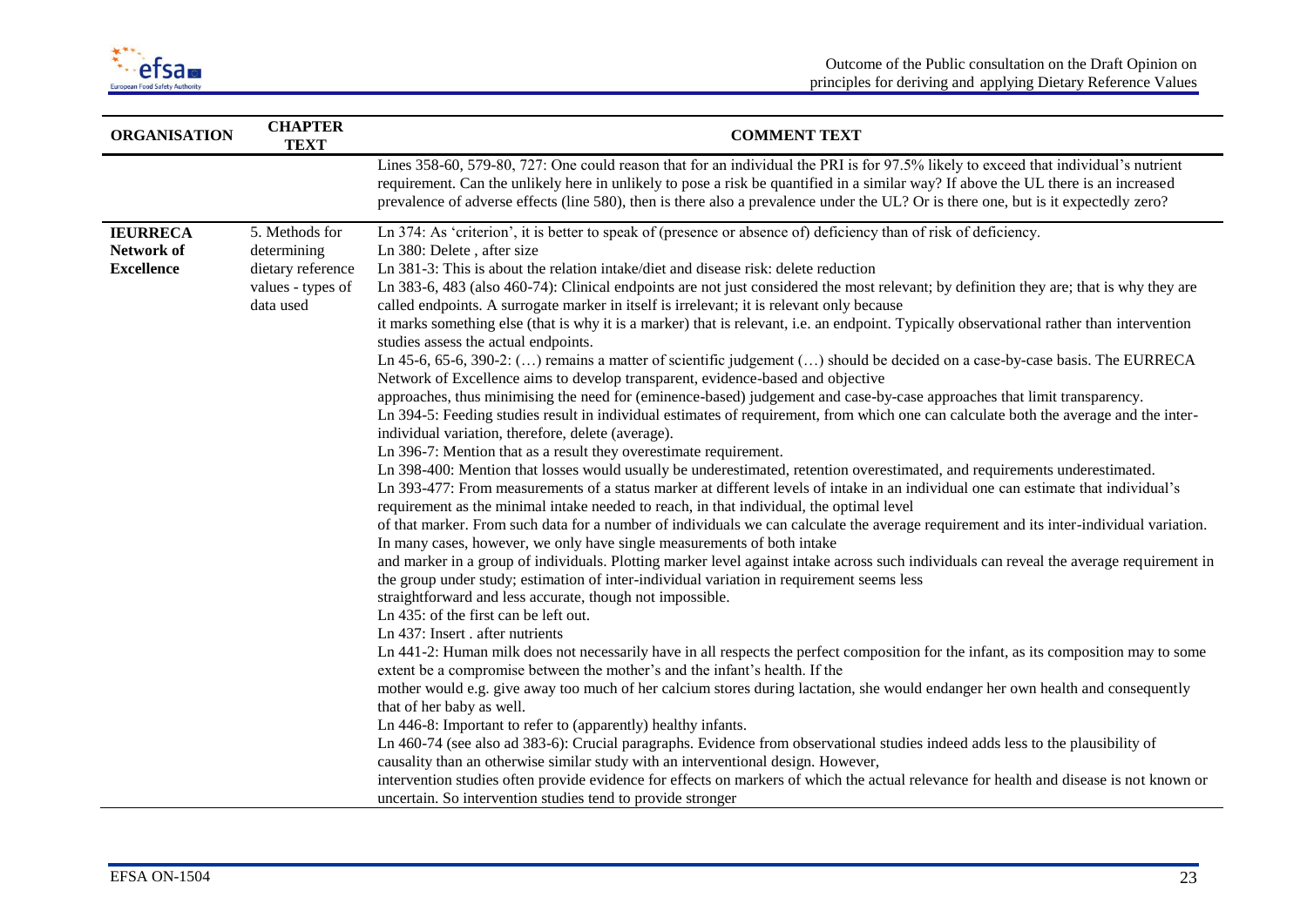

| <b>ORGANISATION</b>                                       | <b>CHAPTER</b><br><b>TEXT</b>                                     | <b>COMMENT TEXT</b>                                                                                                                                                                                                                                                                                                                                                                                                                                                                                                                                                                                                                                                                                                                                                                                                                                                                                                                                                                                                                                                                                                                                                                                                                                                                                                                                                                                                                                                                                                                                                                                                                                                                                                                                                                                                                                                                                                                                                                                                                                                                                                                                                                                                                                                                                        |
|-----------------------------------------------------------|-------------------------------------------------------------------|------------------------------------------------------------------------------------------------------------------------------------------------------------------------------------------------------------------------------------------------------------------------------------------------------------------------------------------------------------------------------------------------------------------------------------------------------------------------------------------------------------------------------------------------------------------------------------------------------------------------------------------------------------------------------------------------------------------------------------------------------------------------------------------------------------------------------------------------------------------------------------------------------------------------------------------------------------------------------------------------------------------------------------------------------------------------------------------------------------------------------------------------------------------------------------------------------------------------------------------------------------------------------------------------------------------------------------------------------------------------------------------------------------------------------------------------------------------------------------------------------------------------------------------------------------------------------------------------------------------------------------------------------------------------------------------------------------------------------------------------------------------------------------------------------------------------------------------------------------------------------------------------------------------------------------------------------------------------------------------------------------------------------------------------------------------------------------------------------------------------------------------------------------------------------------------------------------------------------------------------------------------------------------------------------------|
|                                                           |                                                                   | evidence for effects on<br>phenomena of unknown or uncertain relevance for human health, whereas observational studies tend to provide less strong evidence<br>for effects on health and disease itself.<br>Ln 475-477 (see also ad 383-6): Here transforming scientific judgements into objective evidence-based approaches seems to emerge.<br>EURRECA aims to produce transparent and standardised approaches for<br>assessing consistency, strength and quality of studies and weighing the available evidence obtained. Consequently, EFSA expectedly<br>can benefit from EURRECA.<br>Ln 491: Over time requirement may also vary within individuals.<br>Ln 510-42, 538-42: With overweight, actual weight data overestimate nutrient and energy needs. Micronutrient requirements<br>depending on body weight often means depending on lean body mass rather than on the<br>metabolically – but not endocrinologically - less active adipose tissue. At the same time, people with overweight generally have not<br>only more adipose tissue but also some more lean body mass.                                                                                                                                                                                                                                                                                                                                                                                                                                                                                                                                                                                                                                                                                                                                                                                                                                                                                                                                                                                                                                                                                                                                                                                                                      |
| <b>IEURRECA</b><br><b>Network of</b><br><b>Excellence</b> | 6. Application of<br>dietary reference<br>values for<br>nutrients | Ln 74-6: Rather than the fraction of a population under AR, the preferred approach is a probabilistic one.<br>Ln 550: Use of balance as a metaphor in nutrition has a long tradition. In nutrition the principle of a balance would be that if one<br>consumes more of x one must, in order to maintain balance, consume more<br>of y as well. In nutrition this phenomenon exists, e.g. for certain vitamins in relation to protein or energy intake. A perhaps related<br>mechanism is that the intake of energy and nutrients that must balance<br>their use or losses; some would refer to this as balance, others as equalisation or compensation. For the rest balance and balanced diet<br>seem neither applicable nor useful in nutrition. Most important for many<br>of us is that intakes of energy and of certain nutrients are too high (e.g. saturated fats, salt, alcohol) or too low (e.g. fibre, folate/folic<br>acid), which cannot be balanced by de- or increasing the intakes of other nutrients.<br>What is important, however, is interaction between the actions of nutrients and their requirements; that is another phenomenon.<br>Ln 558-60: Such methods<br>can to some extent only remove the effect of day-to-day variation.<br>Ln 578-9: The usually does not apply here; it is by definition that an intake higher than an individual's requirement does not convey<br>additional health benefit; if it would, then requirement has been underestimated.<br>Similarly at population level: an intake higher than the PRI would give additional health benefit in no more than 2.5 % of the<br>population; if it would do so for more than 2.5 %, then the PRI is too low.<br>Ln 582-4: Here average does not apply, unless average individual daily intakes are meant here.<br>Ln 585-6: More concise by leaving out use of, lead to an and of<br>Ln 590: . missing after mean<br>Ln 595-6: More concise by leaving out application of and shorten result in an overestimation of to overestimate<br>Ln 603, 709-10: If all members of a population to which a certain PRI applies consume exactly the PRI, then in expectedly 97.5 % of<br>that population the intake will exceed requirement whereas for 2.5 % of<br>the population intake will not meet the requirement. |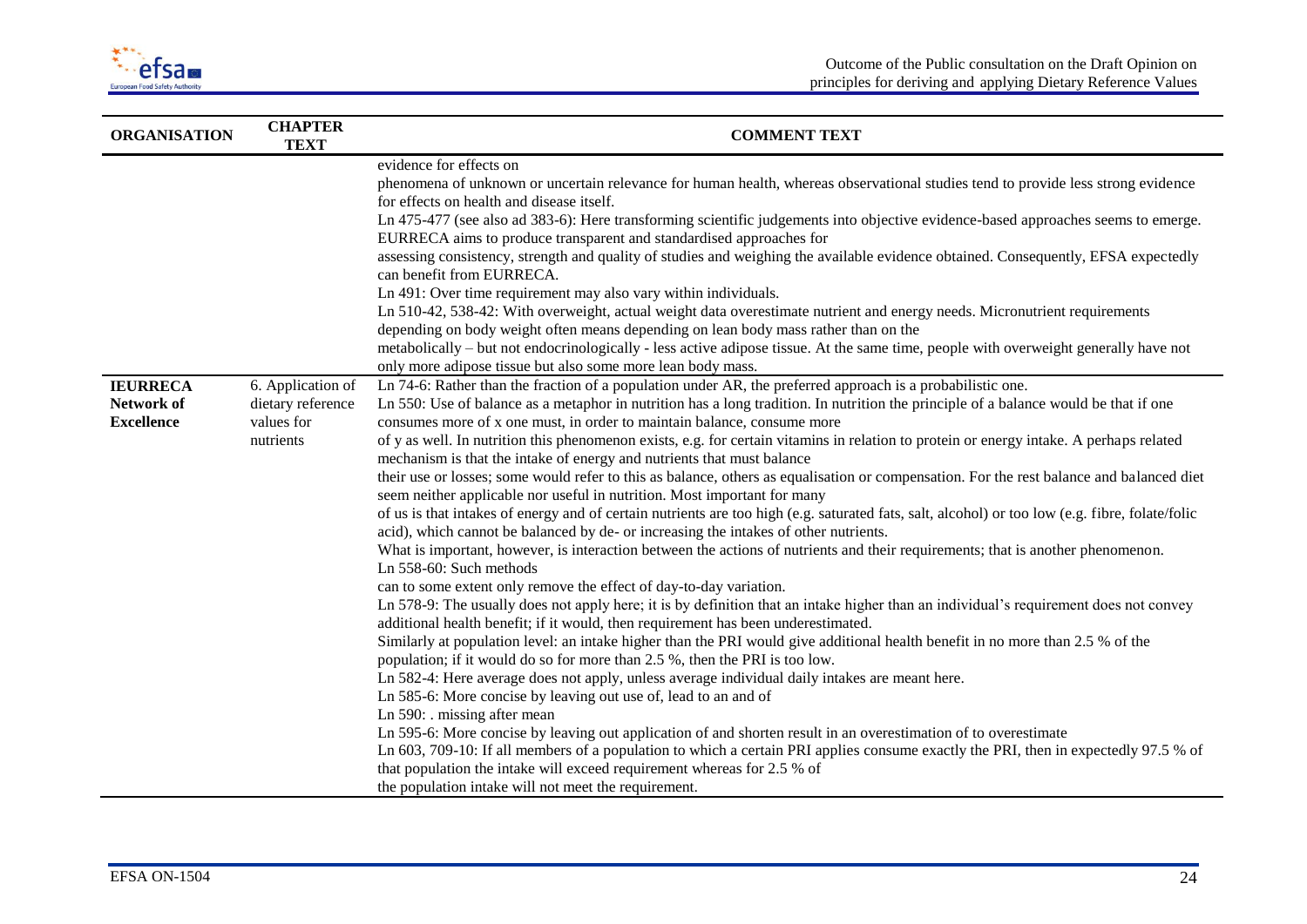

| <b>ORGANISATION</b>                                | <b>CHAPTER</b><br><b>TEXT</b>                                     | <b>COMMENT TEXT</b>                                                                                                                                                                                                                                                                                                                                                                                                                                                                                                                                                                                                                                                                                                                                                                                                                                                                                                                                                                                                                                                                                                                                                                                                                                                                                                                                                                                                                                                                                                                                                                                                                                                                                                                                                                                                         |
|----------------------------------------------------|-------------------------------------------------------------------|-----------------------------------------------------------------------------------------------------------------------------------------------------------------------------------------------------------------------------------------------------------------------------------------------------------------------------------------------------------------------------------------------------------------------------------------------------------------------------------------------------------------------------------------------------------------------------------------------------------------------------------------------------------------------------------------------------------------------------------------------------------------------------------------------------------------------------------------------------------------------------------------------------------------------------------------------------------------------------------------------------------------------------------------------------------------------------------------------------------------------------------------------------------------------------------------------------------------------------------------------------------------------------------------------------------------------------------------------------------------------------------------------------------------------------------------------------------------------------------------------------------------------------------------------------------------------------------------------------------------------------------------------------------------------------------------------------------------------------------------------------------------------------------------------------------------------------|
|                                                    |                                                                   | Ln 608-9: This does not depend on AI and average intake only, but also largely on the inter-individual distributions of both intake and<br>actual individual requirements.<br>Ln 610 (see also 771-2): RIs for macronutrients apply to individuals, and groups comprise (are series of) individuals, so RIs<br>necessarily apply to groups as well.<br>Ln 622-7, 771-2 (also 610, 691-5, 774-5): Suggests that for groups dietary intake data alone can ascertain nutritional status. If dietary<br>intake data alone cannot ascertain an individual's nutritional status, then<br>how can such data ascertain nutritional status of a number of individuals (i.e. a group)? Related to: DRVs can be used in both planning<br>and monitoring of diets in both groups and individuals.<br>Ln 633-5 (see also 651-3): It is clear that an individual below AR has a probability of 50 % requirement not being met. Is the point<br>being made here that this 50 % is very likely?<br>Ln $641$ : is should read are<br>Ln 645: Would recent entail a period of weeks, months or years?<br>Ln 651-3 (also 633-5): Here inadequate refers to intakes below AR; if just below AR they still meet the requirements of almost 50 %<br>of a population.<br>Ln 677: Using PRI for dietary planning indeed entails overestimation for 47.5 % of individuals; using EAR would result in insufficient<br>intake for 50 %.<br>Ln 691-5 (also 610, 771-5): Excellent relevant papers to add to reference list:<br>Murphy SP, Barr SI, Yates AA. The Recommended Dietary Allowance (RDA) should not be abandoned: an individual is both an<br>individual and a member of a group. Nutr Rev 2006;64:313-8<br>Beaton GH. When is an individual an individual versus a member of a group? An issue in the application of the dietary reference |
| <b>IEURRECA</b><br>Network of<br><b>Excellence</b> | Conclusions                                                       | intakes. Nutr Rev 2006:64:211-25<br>Lines 763-5: It depends how one uses PRI for this purpose; the sentence mainly applies to the situation that a considerable part of a<br>population has an intake lower than the PRI. If most individuals in a group<br>have an intake around PRI or higher, then one can conclude that almost all have an adequate intake.<br>Lines 772: Perhaps more informative to specify likely inadequate by saying that at AR the likelihood of inadequacy is 50 %, and that<br>that likelihood is higher when intake is lower than AR.<br>Lines $774-5$ (see also $610$ , $691-5$ , $771-2$ ): Exactly the same applies to groups.<br>Line 785: PASSCLAIM is very relevant as it provided carefully constructed criteria for the substantiation of health effects, be it for<br>use in health claims on foods or in understanding nutrient requirements. Aggett<br>PJ et al. PASSCLAIM: consensus on criteria. Eur J Nutr 2005;44 Suppl 1:5-30                                                                                                                                                                                                                                                                                                                                                                                                                                                                                                                                                                                                                                                                                                                                                                                                                                                  |
| <b>Institut Catalá</b><br><b>Salut</b>             | 6. Application of<br>dietary reference<br>values for<br>nutrients | 3.- Terminoly and definitions<br>6.- Application of dietary<br>conclusions                                                                                                                                                                                                                                                                                                                                                                                                                                                                                                                                                                                                                                                                                                                                                                                                                                                                                                                                                                                                                                                                                                                                                                                                                                                                                                                                                                                                                                                                                                                                                                                                                                                                                                                                                  |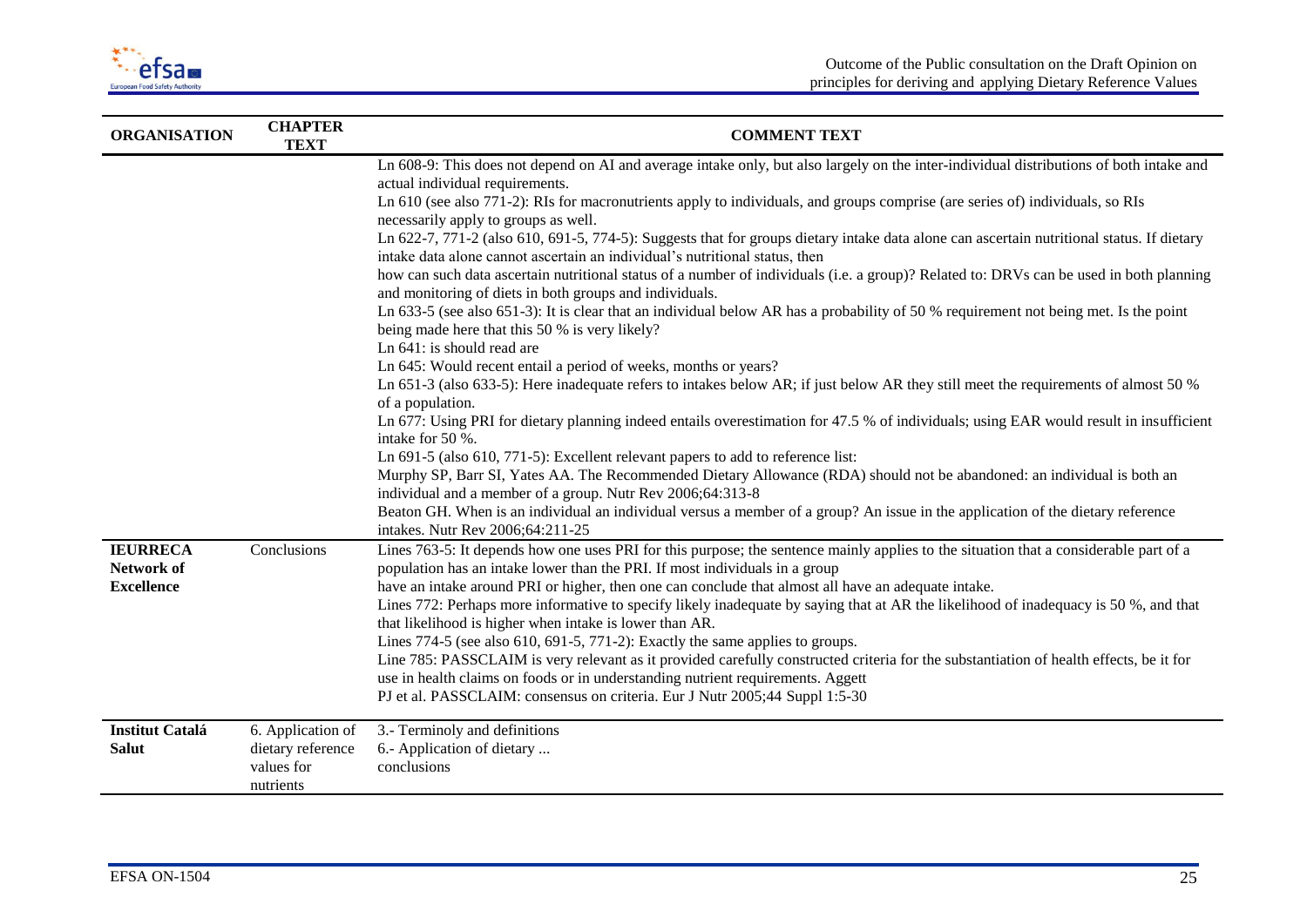

| <b>ORGANISATION</b> | <b>CHAPTER</b><br><b>TEXT</b> | <b>COMMENT TEXT</b>                                                                                                                                                                                                                                                                                                                                                                                                                                                                                                                                                                                                                                                                                                                                                                                                                                                                                                                                                                                                             |
|---------------------|-------------------------------|---------------------------------------------------------------------------------------------------------------------------------------------------------------------------------------------------------------------------------------------------------------------------------------------------------------------------------------------------------------------------------------------------------------------------------------------------------------------------------------------------------------------------------------------------------------------------------------------------------------------------------------------------------------------------------------------------------------------------------------------------------------------------------------------------------------------------------------------------------------------------------------------------------------------------------------------------------------------------------------------------------------------------------|
| KTL                 | Introduction                  | The opinion is not suggesting any changes in text.<br>Line 158. Our main concern is in carbohydrate fractions, covering available carbohydrate, sugars and fibre. The opinion is presenting<br>the principles to derive Dietary Reference values. However, we want to emphasize that there is a need to give a profound description<br>of carbohydrates and fibre in the context of food. No dietary recommendation enhances the carbohydrate intake per se but intake of<br>complex carbohydrate excluding the intake of refined carbohydrates and sugar to the minimum. In dietary guidelines the natural<br>combination of starch and fibre is considered the best selection. The carbohydrate quality is partly dependent on fibre content but it is<br>necessary to have these two separate concepts. We consider this aspect as the most essential one for food-based dietary guidelines and<br>this statement should be mentioned in the principles for deriving and applying Dietary Reference Values (lines 188, 273). |
|                     |                               | Line 223, please add the reference WHO 2003.                                                                                                                                                                                                                                                                                                                                                                                                                                                                                                                                                                                                                                                                                                                                                                                                                                                                                                                                                                                    |
|                     |                               | Line 309. It could be reader-friendly to have the total text Population Reference Intake after the agronym PRI.                                                                                                                                                                                                                                                                                                                                                                                                                                                                                                                                                                                                                                                                                                                                                                                                                                                                                                                 |
|                     |                               | Line 331. See the previous comment<br>Line 336. See the previous comment.                                                                                                                                                                                                                                                                                                                                                                                                                                                                                                                                                                                                                                                                                                                                                                                                                                                                                                                                                       |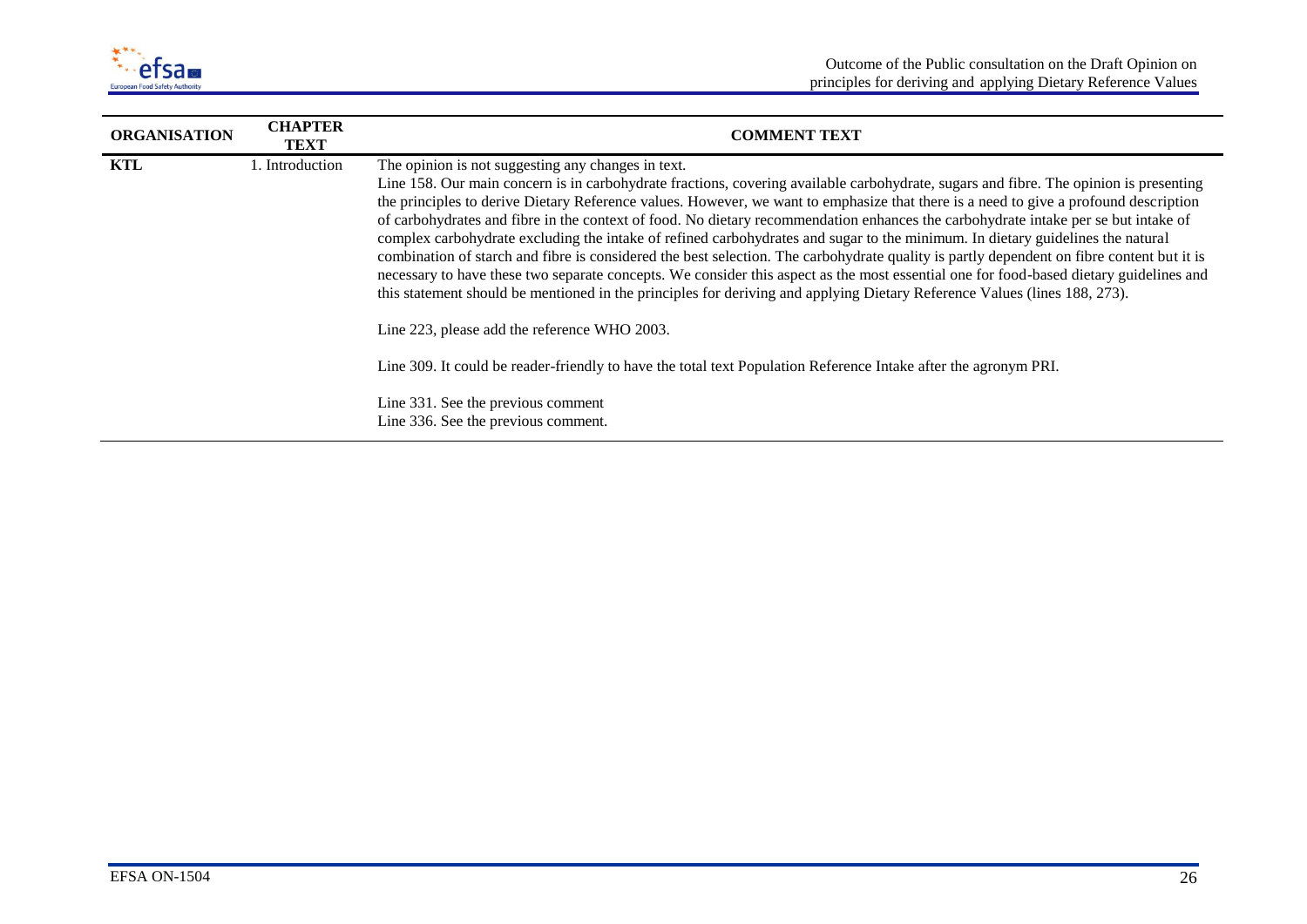

| <b>ORGANISATION</b>                 | <b>CHAPTER</b><br><b>TEXT</b> | <b>COMMENT TEXT</b>                                                                                                                                                                                                               |
|-------------------------------------|-------------------------------|-----------------------------------------------------------------------------------------------------------------------------------------------------------------------------------------------------------------------------------|
| <b>Martek</b><br><b>Biosciences</b> | 1. Introduction               | <b>Summary Section</b>                                                                                                                                                                                                            |
|                                     |                               | In lines 71-73 of the Principles document, EFSA reminds readers that DRVs are important for establishing reference values in food<br>labeling. A single DRV for all omega-3 fatty acids will not provide sufficient               |
|                                     |                               | information to allow consumers to make meaningful decisions about products they purchase and consume. While recommendations for                                                                                                   |
|                                     |                               | gram levels of ALA may be appropriate, recommendations for the<br>long chain n-3s may be in milligrams due to their higher potency. Consumers can only make appropriate comparisons and decisions                                 |
|                                     |                               | regarding foods if complete n-3 information and guidance is available.                                                                                                                                                            |
|                                     |                               | For many fatty acids (particularly saturated- and trans- fatty acids), the purpose of a DRV is to limit or even discourage consumption.<br>The case of the omega-3 fatty acids is different in this respect. In the               |
|                                     |                               | case of the n-3 fatty acids, including ALA, DHA, and EPA, the purpose of the recommendation is to encourage their consumption.<br>Technically these fatty acids provide calories, however this is where the                       |
|                                     |                               | relationship with 'macro nutrients' ends. The long chain n-3 fatty acids are included in small quantities in the diet in order to provide<br>beneficial effects on health, a characteristic that is more similar to micronutrient |
|                                     |                               | description. Each of the fatty acids provides unique benefits and potency. Lumping together of the individual omega-3 fatty acids<br>would be misleading to consumers, as would the lumping together of all polyunsaturated       |
|                                     |                               | fats. Independent DRVs for ALA, DHA, and EPA will help clarify this issue for consumers.                                                                                                                                          |
|                                     |                               | Summary                                                                                                                                                                                                                           |
|                                     |                               | In light of the above, we believe it is important for EFSA to utilize a broad range of outcome measures when establishing DRVs and to<br>recognize the unique needs of various age and gender groups. Nutrition                   |
|                                     |                               | research has progressed beyond the classic models of deficiency to recognize the beneficial effects of nutrients. The example provided                                                                                            |
|                                     |                               | by the omega-3 fatty acids shows the importance of establishing DRVs                                                                                                                                                              |
|                                     |                               | for additional nutrients which provide such benefits. In light of the current literature, the establishment of a single DRV for all omega-<br>3 fatty acids is misleading and will not provide consumers with the information     |
|                                     |                               | they seek. Rather, the only way to ensure that consumers have access to meaningful information about omega-3 fatty acid content is to                                                                                             |
|                                     |                               | establish separate DRVs for DHA, EPA and ALA and to allow individual                                                                                                                                                              |
|                                     |                               | identification of these nutrients on food labels.                                                                                                                                                                                 |